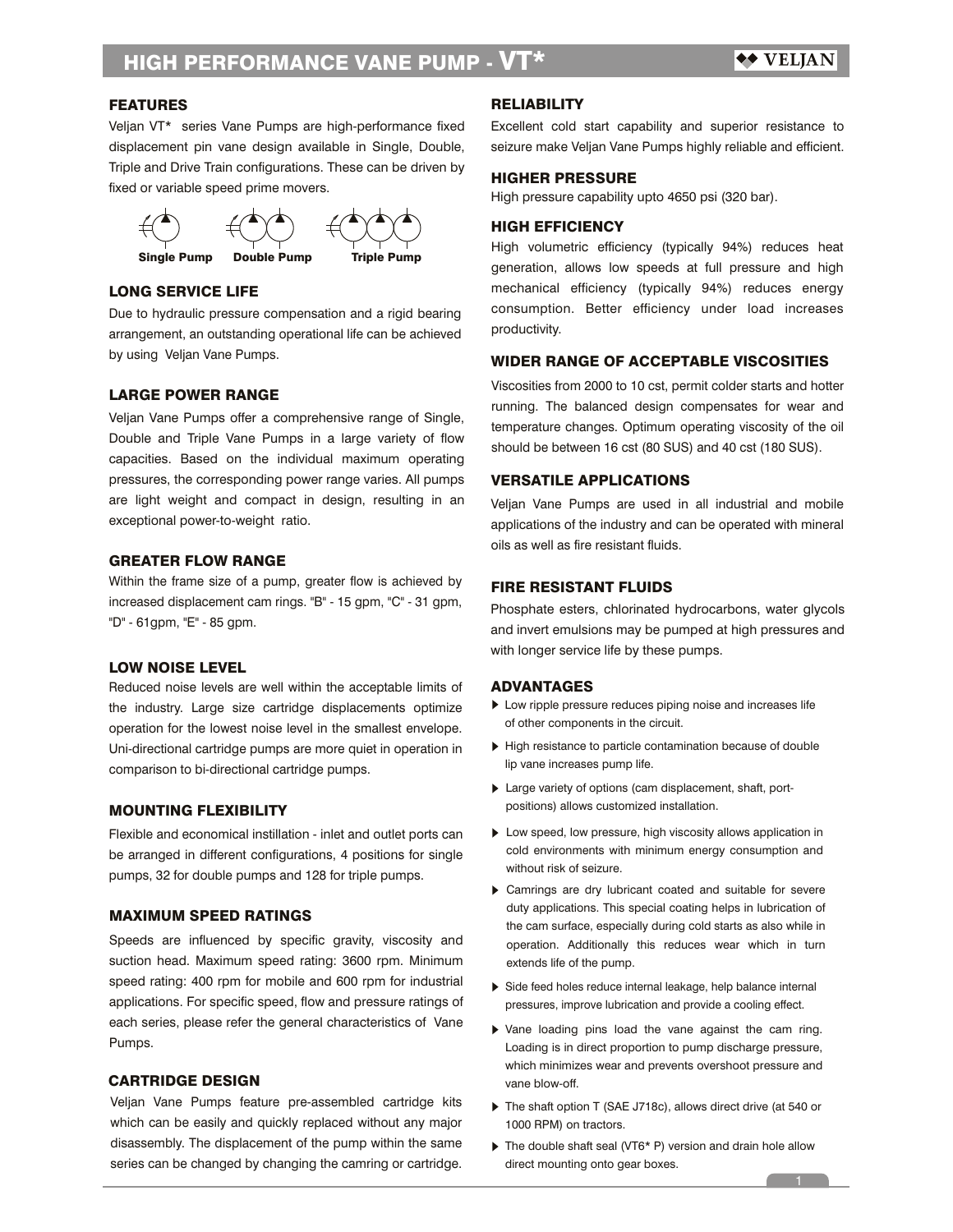| <b>Series</b>                   | <b>Mounting Standard</b>  | <b>Displacement</b>                                                | <b>Speed</b>      |            | <b>Max. Pressure</b> |                   | Weight<br>without connectors |                      |                          | <b>SAE 4-bolt</b>                             |                        |                                 | <b>Moment of</b><br>Inertia |                                              |  |
|---------------------------------|---------------------------|--------------------------------------------------------------------|-------------------|------------|----------------------|-------------------|------------------------------|----------------------|--------------------------|-----------------------------------------------|------------------------|---------------------------------|-----------------------------|----------------------------------------------|--|
|                                 | (SAE J744c<br>ISO/3019-1) | ( cm <sup>3</sup> / rev )                                          | max               | min        | (psi)                | (bar)             | (Ibs)                        | and bracket)<br>(kg) | suction                  | J518-ISO/DIS 6162-1                           | <b>Pressure</b>        |                                 |                             | $lb.in^2$ Kg m <sup>2</sup> x10 <sup>4</sup> |  |
| VTXB1                           | SAE - A                   | $6 - 46$                                                           | 2500              | 600        | 3000                 | 210               | 21.34                        | 9.7                  | 1" or $1\frac{1}{4}$ "   |                                               | 3/4" or 5/8"           |                                 |                             | 3                                            |  |
| VTXB <sub>2</sub>               | SAE - B                   |                                                                    |                   |            |                      |                   | 23.98                        | 10.9                 |                          |                                               |                        |                                 | 1.1                         |                                              |  |
| VT6B                            | SAE - A                   | $6 - 46$                                                           | 2500              | 600        | 3500                 | 240               | 3.6                          | 8.0                  | $1\frac{1}{4}$           |                                               | $\frac{3}{4}$ "        |                                 | 1.1                         | 3                                            |  |
| <b>VT6C /</b><br><b>VT6CM</b>   | SAE - B                   | $10.8 - 100.0$                                                     | 2800              | 600<br>400 | 4000 $4$             | $275^{4}$         | 34.0                         | 15.5                 | $1\frac{1}{2}$           |                                               | 1"                     |                                 | 2.6                         | 7.5                                          |  |
| VT6CSH/<br><b>VT6CSHM</b>       | SAE - B                   | $10.8 - 100.0$                                                     | 2800 <sup>1</sup> | 600<br>400 | 4000 $4$             | $275^{4}$         | 55.0                         | 24.9                 | $1\frac{1}{2}$           |                                               |                        | 1" or $\frac{3}{4}$ "           | 2.6                         | 7.5                                          |  |
| VT6CP                           | SAE - C                   | $10.8 - 100.0$                                                     | 2800              | 400        | 4000 4               | $275^{4}$         | 39.7                         | 18.0                 | 2"                       |                                               | $1\frac{1}{4}$         |                                 | 2.7                         | 7.8                                          |  |
| VT6D /<br>VT6DM                 | SAE - C                   | 47.6 - 190.5                                                       | $2500^3$          | 600<br>400 | 3500 <sup>4]</sup>   | $240^{4}$         | 52.9                         | 24.0                 | $2^{\circ}$              |                                               | $1\frac{1}{4}$         |                                 | 8.0                         | 23.3                                         |  |
| <b>VT6E</b> /<br>VT6EM          | SAE - C                   | 132.3 - 269.8                                                      | $2200^3$          | 600<br>400 | $3500$ <sup>5)</sup> | $240^{5}$         | 95.5                         | 43.3                 | З"                       |                                               | $1\frac{1}{2}$         |                                 | 17.7                        | 51.5                                         |  |
| <b>VT6GC</b>                    | R.17-102                  | $10.8 - 100.0$                                                     | 2800              | 400        | 4000 4               | $275^{4}$         | 39.7                         | 18.0                 | $1\frac{1}{2}$           |                                               | 1" SAE                 |                                 | 3.1                         | 9.1                                          |  |
| <b>VTXBB1</b><br>VTXBB2         | SAE-A<br>SAE-B            | $12 - 92$                                                          | 2500              | 600        | 3000                 | 210               | 33                           | 15.0                 | 2"                       | <b>P1</b><br>3/4" or 1/16"                    |                        | P <sub>2</sub><br>3/4" or 1/16" | 2.53                        | 7.4                                          |  |
| VT6BB                           | SAE-B                     | $12 - 92$                                                          | 2500              | 600        | 3500                 | 240               | 46.2                         | 21.0                 | 2"                       | 3/4"                                          |                        | $\frac{3}{4}$                   | 2.53                        | 7.4                                          |  |
| VT6CB                           | SAE - B                   | $17 - 140$                                                         | 2500              | 600        | 4000                 | 275               | 53.9                         | 24.5                 | $2\frac{1}{2}$ "         | 1"                                            |                        | $\frac{1}{4}$                   | 4.04                        | 11.8                                         |  |
| <b>VT6CC/</b><br>VT6CCM         | SAE - B                   | $P1 = 10.8 - 100.0$<br>$P2 = 10.8 - 100.0$                         | 2800              | 600<br>400 | 4000                 | 275               | 57.4                         | 26.0                 | 21/ <sub>2</sub> " or 3" | 1"                                            |                        | 1" or $\frac{3}{4}$ "           | 5.1                         | 14.9                                         |  |
| VT6CCSH /<br><b>VT6CCSHM</b>    | SAE - B                   | $P1 = 10.8 - 100.0$<br>$P2 = 10.8 - 100.0$                         | 2800              | 600<br>400 | 4000                 | 275               | 75.0                         | 34.0                 | 21/2" or 3"              | 1"                                            |                        | 1" or 3/4"                      | 5.1                         | 14.9                                         |  |
| VT6GCC                          | R.17-102                  | $P1 = 10.8 - 100.0$<br>$P2 = 10.8 - 100.0$                         | 2800              | 400        | 4000                 | 275               | 60.0                         | 27.2                 | 21/2" or 3"              | 1"                                            |                        | 1" or $\frac{3}{4}$ "           | 5.5                         | 15.9                                         |  |
| VT6DC /<br><b>VT6DCM</b>        | SAE - C                   | $P1 = 47.6 - 190.5$<br>$P2 = 10.8 - 100.0$                         | 2500              | 600<br>400 | 3500<br>4000         | 240<br>275        | 80.7                         | 36.6                 | з"                       | $1\frac{1}{4}$                                |                        | 1" or $\frac{3}{4}$ "           | 10.4                        | 30.4                                         |  |
| <b>VT6DDS</b>                   | SAE - C                   | $P1 = 47.6 - 190.5$<br>$P2 = 47.6 - 190.5$                         | 2500              | 600        | 3500                 | 240               | 123.4                        | 56.0                 | 4"                       | $1\frac{1}{4}$                                |                        | $1\frac{1}{4}$                  | 12.4                        | 35.9                                         |  |
| <b>VT6EC /</b><br><b>VT6ECM</b> | SAE - C                   | $P1 = 132.3 - 269.8$<br>$P2 = 10.8 - 100.0$                        | 2200              | 600<br>400 | 3500<br>4000         | 240<br>275        | 121.0                        | 55.0                 | $3\frac{1}{2}$           | $1\frac{1}{2}$                                |                        | 1"                              | 25.0                        | 73.4                                         |  |
| <b>VT6ED /</b><br><b>VT6EDM</b> | SAE - C                   | $P1 = 132.3 - 269.8$<br>$P2 = 47.6 - 190.5$                        | 2200              | 600<br>400 | 3500<br>3500         | 240<br>240        | 145.5                        | 66.0                 | 4"                       | $1\frac{1}{2}$                                |                        | $1\frac{1}{4}$                  | 25.0                        | 73.4                                         |  |
| VT6EE                           | ISO-3019-2<br>250 B4 HW   | $P1 = 132.3 - 269.8$<br>$P2 = 132.3 - 269.8$                       | 2200              | 600        | 3500                 | 240               | 209.4                        | 95.0                 | 4"                       | $1\frac{1}{2}$                                |                        | $1\frac{1}{4}$                  | 33.2                        | 96.0                                         |  |
| <b>VT6EES</b>                   | SAE - E                   |                                                                    |                   |            |                      |                   |                              |                      |                          |                                               |                        |                                 |                             |                                              |  |
| VT6CBB                          | SAE - B                   | $P1 = 10.8 - 100.0$<br>$P2 = 6.5 - 39.7$<br>$P3 = 6.5 - 39.7$      | 2500              | 600<br>400 | 4000<br>3500         | 275<br>240        | 70.4                         | 32.0                 | 2"                       | P <sub>1</sub><br>1"                          | P <sub>2</sub><br>3/4" | P <sub>3</sub><br>3/4"          | $\overline{a}$              | --                                           |  |
| VT6CCB                          | SAE - B                   | $P1 = 10.8 - 100.0$<br>$P2 = 10.8 - 100.0$<br>$P3 = 6.5 - 39.7$    | 2500              | 600<br>400 | 4000<br>3500         | 275<br>240        | 81.4                         | 37.0                 | З"                       | 1"                                            | 1"                     | 3/4"                            |                             |                                              |  |
| VT6DCB                          | SAE - C                   | $P1 = 47.6 - 190.5$<br>$P2 = 10.8 - 100.0$<br>$P3 = 6.5 - 39.7$    | 2500              | 600<br>400 | 4000<br>3500<br>3500 | 275<br>240<br>240 | 125.4                        | 57.0                 | З"                       | $1\frac{1}{4}$                                | 1"                     | 3/4"                            |                             |                                              |  |
| VT6DCC/<br>VT6DCCM              | SAE - C                   | $P1 = 47.6 - 190.5$<br>$P2 = 10.8 - 100.0$<br>$P3 = 10.8 - 100.0$  | 2500              | 600<br>400 | 3500<br>4000         | 240<br>275        | 134.5                        | 61.0                 | 4"                       | $1\frac{1}{4}$                                | 1"                     | 1" or 3/4" 12.8                 |                             | 37.3                                         |  |
| <b>VT6DDCS</b>                  | SAE - C                   | $P1 = 47.6 - 190.5$<br>$P2 = 47.6 - 190.5$<br>$P3 = 10.8 - 100.0$  | 2500              | 600        | 3500<br>4000         | 240<br>275        | 145.2                        | 66.0                 | 4"                       | $1\frac{1}{4}$                                | $1\frac{1}{4}$         | 1" or 3/4" 14.6                 |                             | 42.6                                         |  |
| VT6EDC                          | ISO/3019-2<br>250 B4 HW   | $P1 = 132.3 - 269.8$                                               |                   | 600        | 3500                 | 240               |                              |                      |                          |                                               |                        |                                 |                             |                                              |  |
| VT6EDCS/<br>VT6EDCM             | SAE E                     | $P2 = 47.6 - 190.5$<br>$P3 = 10.8 - 100.0$                         | 2200              | 400        | 3500<br>3500         | 240<br>275        | 220.4                        | 100.0                | 4"                       | $1\frac{1}{2}$                                | $1\frac{1}{4}$         | $1\frac{3}{4}$ "                | 27.6                        | 80.2                                         |  |
| <b>VT6CR /</b>                  | SAE - B                   | $10.8 - 100.0$                                                     | 2800              | 600<br>400 | 4000                 | 275               | 37.6                         | 17.1                 | $1\frac{1}{2}$           | 1"                                            |                        | 2.6                             | 7.6                         |                                              |  |
| <b>VT6CRM</b><br>VT6DR /        | SAE - C                   | 47.6 - 190.5                                                       | 2500              | 600<br>400 | 3500                 | 240               | 63.9                         | 29.0                 | $2^{\circ}$              | $1\frac{1}{4}$                                |                        | 8.16                            | 23.4                        |                                              |  |
| VT6DRM<br>VT6ER /<br>VT6ERM     | SAE - C                   | 132.3 - 269.8                                                      | 2200              | 600<br>400 | 3500                 | 240               | 86.4                         | 39.2                 | З"                       | $1\frac{1}{2}$                                |                        | 17.7                            | 51.6                        |                                              |  |
| <b>VT6DCCR</b>                  | SAE - C                   | $P1 = 47.6 - 190.5$<br>$P2 = 10.8 - 100.0$                         | 2500              | 600        | 3500                 | 240               | 136.7                        | 62.0                 | 4"                       | $1\frac{1}{4}$<br>1"<br>1" or $\frac{3}{4}$ " |                        | 12.8                            | 37.4                        |                                              |  |
| <b>VT6EDCR</b>                  | ISO/3019-2                | $P3 = 10.8 - 100.0$<br>$P1 = 132.3 - 269.8$<br>$P2 = 47.6 - 190.5$ |                   |            | 4000<br>3500         | 275<br>240        |                              |                      |                          |                                               |                        |                                 |                             |                                              |  |
|                                 | 250 B4 HW                 | $P3 = 10.8 - 100.0$                                                | 2200              | 600        | 3500<br>4000         | 240<br>275        | 220.4                        | 100.0                | 4"                       | $1\frac{1}{2}$                                | $1\frac{1}{4}$         | 1" or 3/4" 27.6                 |                             | 80.3                                         |  |

# GENERAL CHARACTERISTICS

2 1) Cartridges 025-028-031 = 2500 rpm max. 2) Cartridges 042-045-050-061 = 2200 rpm max. 3) Cartridges 085 = 2000 rpm max. 4) Cartridges 02<br>4) 061 (D) = 120 bar (1740 psi) max. int 061 = 80 bar (1160 psi) cont. 5) 085 \*

 $\sqrt{2}$ 

2) Cartridges 042-045-050-061 = 2200 rpm max. 3) Cartridges 085 = 2000 rpm max. 4) Cartridges 028-025-031-050(D) = 210 bar (3000 psi) max.int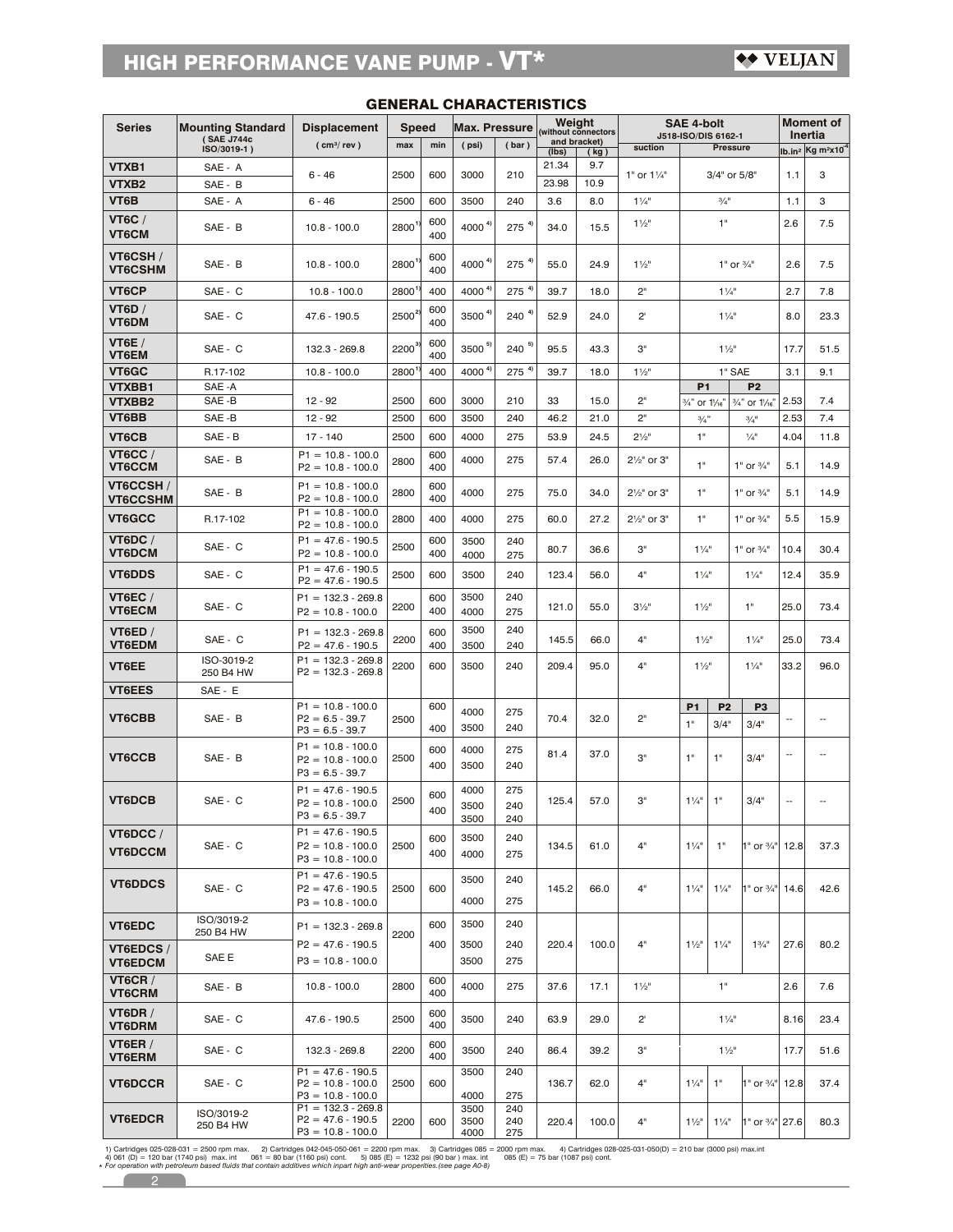# $\leftrightarrow$  VELJAN

| <b>Series</b>                  | <b>Mounting Standard</b>                     | <b>Displacement</b>                         | <b>Speed</b> |     | <b>Max. Pressure</b> |                                       |                       | Weight<br>(without connectors | <b>SAE 4-bolts</b><br>J518-ISO/DIS 6162-1 |                                  |                       |                             | <b>Moment of</b><br>Inertia |                                          |
|--------------------------------|----------------------------------------------|---------------------------------------------|--------------|-----|----------------------|---------------------------------------|-----------------------|-------------------------------|-------------------------------------------|----------------------------------|-----------------------|-----------------------------|-----------------------------|------------------------------------------|
|                                |                                              | ( cm <sup>3</sup> /rev )                    | max          | min | (psi)                | (bar)                                 | and bracket)<br>(Ibs) | (kg)                          | suction                                   |                                  | <b>Pressure</b>       |                             |                             | Lb.in <sup>2</sup> Kg m <sup>2</sup> x10 |
| VT7B                           | ISO 3019-2                                   |                                             |              |     |                      |                                       |                       |                               |                                           |                                  |                       |                             |                             |                                          |
|                                | 100 A2 HW<br><b>SAE J744</b>                 | $5.7 - 50$                                  | 3600         | 600 | $4640^{4}$           | $320^{4)}$                            | 50.7                  | 23.0                          | $1\frac{1}{2}$                            |                                  | 1" or $\frac{3}{4}$ " |                             | 1.1                         | 3.2                                      |
| <b>VT7BS</b>                   | SAE B                                        |                                             |              |     |                      |                                       |                       |                               |                                           |                                  |                       |                             |                             |                                          |
| <b>VT7QC1</b><br><b>VT7QC2</b> | SAE B<br>SAE C                               | 10.8-100.0                                  | $3000^{2}$   | 600 | $4350^{5}$           | $300^{5}$                             | 50.7                  | 23.0                          | $1\frac{1}{2}$                            | 1" or $\frac{3}{4}$ "            |                       |                             | 2.6                         | 7.5                                      |
| VT7D                           | ISO 3019-2                                   |                                             |              |     |                      |                                       |                       |                               |                                           |                                  |                       |                             |                             |                                          |
|                                | 125 A2 HW<br><b>SAE J744</b>                 | 43.9 - 158.0                                | $3000^{2}$   | 600 | $4350^{6}$           | $300^{\circ}$                         | 57.3                  | 26.1                          | 2"                                        |                                  | $1\frac{1}{4}$        |                             | 5.7                         | 19.5                                     |
| <b>VT7DS</b>                   | SAE C                                        |                                             |              |     |                      |                                       |                       |                               |                                           |                                  |                       |                             |                             |                                          |
| VT7E                           | ISO 3019-2<br>125 A2 HW                      |                                             |              |     |                      |                                       |                       |                               |                                           |                                  |                       |                             |                             |                                          |
| <b>VT7ES</b>                   | <b>SAE J744</b>                              | 132.2 - 268.7                               | $2200^{3}$   | 600 | $3500^{7}$           | $240^{7}$                             | 95.4                  | 43.0                          | 2"                                        |                                  | $1\frac{1}{4}$        |                             | 21.3                        | 61.8                                     |
|                                | SAE C                                        |                                             |              |     |                      |                                       |                       |                               |                                           | P1                               |                       | P2                          |                             |                                          |
| VT7BB                          | ISO 3019-2<br>100 A2 HW                      | $P1 = 5.7 - 50$                             |              |     |                      |                                       |                       |                               |                                           |                                  |                       |                             |                             |                                          |
| <b>VT7BBS</b>                  | <b>SAE J744</b>                              | $P2 = 5.7 - 50$                             | 2200         | 600 | 4640                 | 320                                   | 75.5                  | 34.0                          | $2\frac{1}{2}$                            | 1" or $\frac{3}{4}$ "            |                       | $\frac{3}{4}$ <sup>11</sup> | 2.3                         | 6.75                                     |
| VT7QCC1                        | SAE B                                        | $P1 = 10.8 - 100.0$                         |              |     |                      |                                       |                       |                               |                                           |                                  |                       |                             |                             |                                          |
| VT7QCC2                        | SAE B<br>SAE C                               | $P2 = 10.8 - 100.0$                         | 3000         | 600 | 4350                 | 300                                   | 75.5                  | 34.0                          | $2\frac{1}{2}$                            | 1"                               |                       | 1" or $\frac{3}{4}$ "       | 5.8                         | 14.9                                     |
|                                | ISO 3019-2                                   |                                             |              |     |                      |                                       |                       |                               |                                           |                                  |                       |                             |                             |                                          |
| <b>VT7DB</b>                   | 125 A2 HW                                    | $P1 = 43.9 - 158.0$                         | 2500         | 600 | 3630                 | 250                                   | 85.1                  | 38.0                          | З"                                        | $1\frac{1}{4}$                   |                       | 1" or $\frac{3}{4}$ "       | 9.0                         | 26.3                                     |
| <b>VT7DBS</b>                  | <b>SAE J744</b><br>SAE C                     | $P2 = 5.7 - 50$                             |              |     | 4350                 | 300                                   |                       |                               |                                           |                                  |                       |                             |                             |                                          |
| <b>VT7QDC</b>                  | <b>SAE J744</b>                              | $P1 = 43.9 - 158.0$                         |              |     | 3630                 | 250                                   |                       |                               |                                           |                                  |                       |                             |                             |                                          |
|                                | SAE C<br>ISO 3019-2                          | $P2 = 10.8 - 100.0$                         | 2500         | 600 | 4350                 | 300                                   | 115.0                 | 52.3                          | З"                                        | $1\frac{1}{4}$                   |                       | 1" or 3/4"                  | 10.4                        | 30.4                                     |
| <b>VT7DD</b>                   | 125 B4 HW                                    | $P1 = 43.9 - 158.0$                         |              |     |                      |                                       |                       |                               |                                           |                                  |                       |                             |                             |                                          |
| <b>VT7DDS</b>                  | <b>SAE J744</b>                              | $P2 = 43.9 - 158.0$                         | 2500         | 600 | 3500                 | 250                                   | 123.4                 | 56.0                          | 4"                                        | $1\frac{1}{4}$                   |                       | $1\frac{1}{4}$              |                             | 35.9                                     |
|                                | SAE C<br>ISO 3019-2                          |                                             |              |     |                      |                                       |                       |                               |                                           |                                  |                       |                             |                             |                                          |
| VT7EB                          | 125 A2 HW                                    | $P1 = 132.2 - 268.7$                        | 2200         | 600 | 3500                 | 240                                   | 121.2                 |                               | 4"                                        | $1\frac{1}{2}$                   | $1\frac{1}{4}$        |                             | 22.5                        | 65.8                                     |
| <b>VT7EBS</b>                  | <b>SAE J744</b><br>SAE C                     | $P2 = 5.7 - 50.0$                           |              |     | 4350                 | 300                                   |                       | 55.0                          |                                           |                                  |                       |                             |                             |                                          |
|                                | <b>SAE J744</b>                              | $P1 = 132.2 - 268.7$                        |              |     | 3500                 | 240                                   |                       |                               |                                           |                                  |                       |                             |                             |                                          |
| <b>VT7QEC</b>                  | SAE C                                        | $P2 = 10.8 - 100.0$                         | 2200         | 600 | 4350                 | 300                                   | 121.0                 | 55.0                          | $3\frac{1}{2}$                            | $1\frac{1}{2}$                   |                       | 1"                          | 25.0                        | 73.4                                     |
| VT7ED                          | ISO 3019-2<br>125 A2 HW                      | $P1 = 132.2 - 268.7$                        |              |     | 3500                 | 240                                   |                       |                               |                                           |                                  |                       |                             |                             |                                          |
| <b>VT7EDS</b>                  | <b>SAE J744</b>                              | $P2 = 43.9 - 158.0$                         | 2200         | 600 | 3630                 | 250                                   | 145.5                 | 66.0                          | 4"                                        | $1\frac{1}{2}$                   |                       | $1\frac{1}{4}$              | 27.2                        | 78.9                                     |
|                                | SAE C                                        |                                             |              |     |                      |                                       |                       |                               |                                           |                                  |                       |                             |                             |                                          |
| VT7EE                          | ISO 3019-2<br>250 B4 HW                      | $P1 = 132.2 - 268.7$                        |              |     |                      |                                       |                       |                               |                                           |                                  |                       |                             |                             |                                          |
| <b>VT7EES</b>                  | <b>SAE J744</b>                              | $P2 = 132.2 - 268.7$                        | 2200         | 600 | 3500                 | 240                                   | 209.4                 | 95.2                          | 4"                                        | $1\frac{1}{2}$                   |                       | $1\frac{1}{4}$              | 33.2                        | 90.0                                     |
|                                | SAE E                                        |                                             |              |     |                      |                                       |                       |                               |                                           |                                  |                       |                             |                             |                                          |
| <b>VT7DBB</b>                  | SAE C                                        | $P1 = 43.9 - 158.0$<br>$P2 = 5.7 - 50.0$    | 2500         | 600 | 3500                 | 240                                   |                       |                               |                                           | <b>P1</b>                        | P <sub>2</sub>        | P <sub>3</sub>              |                             |                                          |
|                                |                                              | $P3 = 5.7 - 50.0$                           |              |     | 4350                 | 300                                   |                       |                               |                                           |                                  |                       |                             |                             |                                          |
|                                |                                              | $P1 = 43.9 - 158.0$                         |              |     | 3500                 | 240                                   | 134.5                 | 61.0                          | 4"                                        | $1\frac{1}{4}$                   | 1"                    | 1" or $\frac{3}{4}$ "       | 11.5                        | 33.7                                     |
| <b>VT7QDCB</b>                 | SAE C                                        | $P2 = 10.8 - 100.0$                         | 2500         | 600 | 4000                 | 275                                   |                       |                               |                                           |                                  |                       |                             |                             |                                          |
|                                |                                              | $P3 = 5.7 - 50.0$                           |              |     | 4350                 | 300                                   |                       |                               |                                           |                                  |                       |                             |                             |                                          |
| VT7QDCC                        | SAE C                                        | $P1 = 43.9 - 158.0$<br>$P2 = 10.8 - 100.0$  | 2500         | 600 | 3500                 | 240                                   |                       |                               |                                           |                                  |                       |                             | 12.8                        | 37.3                                     |
|                                |                                              | $P3 = 10.8 - 100.0$                         |              |     | 4000                 | 275                                   |                       |                               |                                           |                                  |                       |                             |                             |                                          |
| <b>VT7DDB</b>                  | ISO 3019-2                                   | $P1 = 43.9 - 158.0$                         |              |     |                      |                                       |                       |                               |                                           |                                  |                       |                             |                             |                                          |
|                                | 125 B4 HW<br><b>SAE J744</b>                 | $P2 = 43.9 - 158.0$                         | 2500         | 600 | 3630                 | 250                                   | 145.5                 | 66.0                          | 4"                                        | $1\frac{1}{4}$<br>$1\frac{1}{4}$ |                       | 1" or $\frac{3}{4}$ "       | 13.5                        | 39.6                                     |
| <b>VT7DDBS</b>                 | SAE C                                        | $P3 = 5.7 - 50.0$                           |              |     | 4350                 | 300                                   |                       |                               |                                           |                                  |                       |                             |                             |                                          |
| VT7EDB                         | ISO 3019-2<br>250 B4 HW                      | $P1 = 132.2 - 268.7$                        |              |     | 3500                 | 240                                   |                       |                               |                                           |                                  |                       |                             |                             |                                          |
| <b>VT7EDBS</b>                 | <b>SAE J744</b>                              | $P2 = 43.9 - 158.0$<br>$P3 = 5.7 - 50.0$    | 2200         | 600 | 3630<br>4350         | 250<br>300                            | 224.9                 | 102.0                         | З"                                        | $1\frac{1}{2}$                   | $1\frac{1}{4}$        | 1" or 3/4"                  | 26.1                        | 75.7                                     |
|                                | SAE E<br>ISO 3019-2                          |                                             |              |     |                      |                                       |                       |                               |                                           |                                  |                       |                             |                             |                                          |
| <b>VT7QEDC</b>                 | 250 B4 HW                                    | $P1 = 132.2 - 268.7$<br>$P2 = 43.9 - 158.0$ |              |     | 3500<br>3630         | 240<br>250                            |                       |                               |                                           |                                  |                       |                             |                             |                                          |
| <b>VT7QEDCS</b>                | <b>SAE J744</b><br>SAE E                     | $P3 = 10.8 - 100.0$                         | 2200         | 600 | 4000                 | 275                                   | 224.9                 | 102.0                         | З"                                        | $1\frac{1}{2}$                   | $1\frac{1}{4}$        | 1" or $\frac{3}{4}$ "       | 27.6                        | 80.2                                     |
|                                | 1) Cartridges B11-B12-B14-B15= 3000 rpm max. | 2) Cartridges 025-028-031 = 2500 rpm max.   |              |     |                      | 2) Cartridges 045-050 = 2200 rpm max. |                       |                               |                                           | B35-B38 = 2800 rpm max.          |                       | $B42 = 2500$ rpm max.       |                             |                                          |

### **GENERAL CHARACTERISTICS**

3) Cartridges 085 = 2000 rpm max.

4) Cartridges B11-B12-B14 = 300 bar (4350 psi) max.int) Cartridge B15 = 280 bar (4060 psi) max.int

5) Cartridges 022 = 275 bar (4000 psi) max. int<br>6) Cartridges B35-B38 = 280 bar (4060 psi) max. int<br>7) Cartridges 085 = 90 bar (1300 psi) max. int

Cartridge 025 = 240 bar (3500 psi) max.int<br>Cartridge B42 = 260 bar (3770 psi)max.int

2) Cartridges 045-050 = 2200 rpm max. B35-B38 = 2800 rpm max. B42 = 2500 rpm max.

Cartridge 028-031 = 210 bar (3000 psi) max.int<br>Cartridge 045 = 240 bar (3500 psi) max.int Cartridge 050 = 210 bar (3000 psi) max.int

3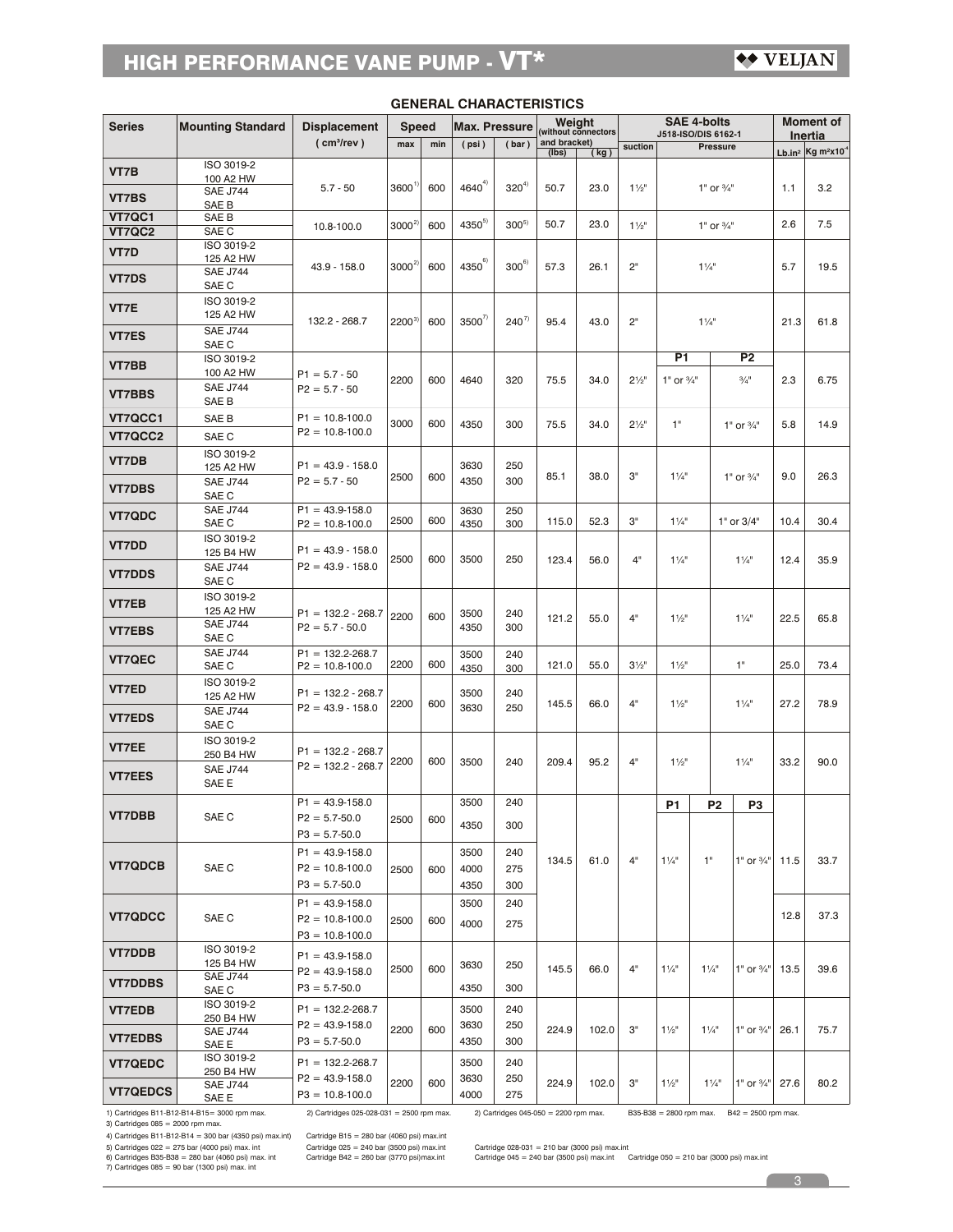| <b>Series</b>   | <b>Mounting Standard</b> | <b>Displacement</b><br>(cm <sup>3</sup> /rev)                    | <b>Speed</b> |     | Max. Pressure |       | Weight<br>(without connectors<br>and bracket) |       | <b>suction</b>   | <b>SAE 4-bolts</b><br>J518-ISO/DIS 6162-1               |                                       |                      | <b>Moment</b> of<br>Inertia |                                     |  |
|-----------------|--------------------------|------------------------------------------------------------------|--------------|-----|---------------|-------|-----------------------------------------------|-------|------------------|---------------------------------------------------------|---------------------------------------|----------------------|-----------------------------|-------------------------------------|--|
|                 |                          |                                                                  | max          | min | (psi)         | (bar) | (lbs)                                         | (kg)  |                  |                                                         | <b>Pressure</b>                       |                      | Lb.in <sup>2</sup>          | Kg m <sup>2</sup> x10 <sup>-4</sup> |  |
| VT67BB          | SAE B                    | $12 - 100$                                                       | 2800         | 600 | 4350          | 300   | 57.2                                          | 26.0  | $2\frac{1}{2}$ " | P <sub>1</sub><br>P <sub>2</sub><br>H.<br>$\frac{1}{4}$ |                                       | 3.9                  | 11.4                        |                                     |  |
| VT67CB          | <b>SAE J744</b><br>SAE B | $P1 = 10.8 - 100.0$<br>$P2 = 5.7 - 50.0$                         | 2800         | 600 | 4350          | 300   | 57.2                                          | 26.0  | $2\frac{1}{2}$ " | 1"                                                      |                                       | $3/4$ <sup>11</sup>  | 3.9                         | 11.4                                |  |
| VT67DB          | <b>SAE J744</b><br>SAE C | $P1 = 47.6 - 190.5$<br>$P2 = 5.7 - 50.0$                         | 2500         | 600 | 4350          | 300   | 80.5                                          | 36.6  | 3"               | $1^{1}/4"$                                              |                                       | $3/4$ <sup>11</sup>  | 9.1                         | 26.7                                |  |
| VT67EB          | <b>SAE J744</b><br>SAE C | $P1 = 132.2 - 269.8$<br>$P2 = 5.7 - 50.0$                        | 2200         | 600 | 4350          | 300   | 122.1                                         | 55.0  | $3\frac{1}{9}$ " | $1\frac{1}{2}$                                          |                                       | $3/4$ <sup>11</sup>  | 23.8                        | 69.8                                |  |
| VT67EC          | <b>SAE J744</b><br>SAE C | $P1 = 132.2 - 268.7$<br>$P2 = 10.8 - 100$                        | 2200         | 600 | 4000          | 275   | 121.2                                         | 55.0  | $3\frac{1}{2}$ " | $1\frac{1}{2}$ "                                        |                                       | 1"                   | 24.2                        | 70.66                               |  |
| VT67DBB         |                          | $P1 = 47.6 - 190.5$<br>$P2, P3 = 5.7 - 50.0$                     |              |     |               |       |                                               |       |                  | P <sub>1</sub>                                          | P <sub>2</sub>                        | P <sub>3</sub>       |                             |                                     |  |
| VT67DCB         | <b>SAE J744</b><br>SAE C | $P1 = 47.6 - 190.5$<br>$P2 = 10.8 - 100.0$<br>$P3 = 5.7 - 50.0$  | 2500         | 600 | 4350          | 300   | 134.5                                         | 61.0  | 4"               | $1\frac{1}{4}$                                          | 1"                                    | $3/4$ <sup>11</sup>  | 11.5                        | 33.7                                |  |
| VT67DCC         | <b>SAE J744</b><br>SAE C | $P1 = 43.9 - 158$<br>$P2.P3 = 10.8 - 100.0$                      | 2200         | 600 | 4000          | 275   | 134.5                                         | 61.0  | 4"               | 11/4"                                                   | 1"                                    | 1"or3/4"             | 11.4                        | 33.2                                |  |
| <b>VT67DDCS</b> | <b>SAE J744</b><br>SAE C | $P1.P2 = 43.9 - 158$<br>$P3 = 10.8 - 100.0$                      | 2200         | 600 | 4000          | 275   | 145.5                                         | 66.1  | 4"               | $1\frac{1}{4}$                                          | $1\frac{1}{4}$                        | 1"or <sup>3/4"</sup> | 14.7                        | 42.9                                |  |
| VT67EDB         | ISO 3019-2<br>250 B4 HW  | $P1 = 132.2 - 269.8$<br>$P2 = 47.6 - 190.5$<br>$P3 = 5.7 - 50.0$ | 2200         | 600 | 4350          | 300   | 220.4                                         | 100.0 | 4"               | $1\frac{1}{2}$                                          | $1\frac{1}{4}$<br>$3/4$ <sup>11</sup> |                      | 26.1                        | 76.6                                |  |
| VT67EDC         | ISO 2019-2               | $P1 = 132.2 - 269.8$<br>$P2 = 43.9 - 158$<br>$P3 = 10.8 - 100.0$ | 2200         | 600 | 4000          | 275   | 224.9                                         | 102.2 | 4"               | $1\frac{1}{2}$                                          | $1\frac{1}{4}$                        | 1"or <sup>3/4"</sup> | 27.4                        | 80.0                                |  |
|                 | Calculatione             |                                                                  |              |     |               |       |                                               |       |                  |                                                         |                                       |                      |                             |                                     |  |

### **GENERAL CHARACTERISTICS**

# Calculations

| To resolve                             |        | <b>Performances required</b> |                 |
|----------------------------------------|--------|------------------------------|-----------------|
| Volumetric                             |        |                              |                 |
| Displacement Vp [cm <sup>3</sup> /rev] |        | Requested flow               | $Q$ [ $ /min$ ] |
| Available flow Q [I/min]               |        | Speed                        | n [rev/min]     |
| <b>Input Power</b>                     | P [kW] | Pressure                     | [bar]           |

# Routine

1. First calculation  $Vp = 1000 Q$ n

2. Choise Vp of pump immediatly greater ( see tabulation)

3. Theoretical flow of this pump 
$$
Q_{\text{th}} = \frac{V \times n}{1000}
$$

- 4. Find Qs leakage function of pressure  $Qs = f(p)$ on curve at 10 or 24 cSt
- 5. available flow  $\mathsf{Q}_{\scriptscriptstyle \sf th} = \mathsf{Q}$  Qs

*Note: If this flow is too small or greater, other calculation must be done with other pump displacement.*

- 6. Theoretical Input power  $P_{th} = Q_{th} \times p_{th}$ 600
- 7. Find Ps hydrodynamic power loss on curve.
- 8. Calculation of necessary Input Power  $P_{th} = P + Ps$
- 9. Results
- These calculations steps must be followed for each appliction

# INTERMITTENT PRESSURE RATING

VT6 units may be operated intermittently at pressures higher than the recommended continuous rating when the time weighted average of pressure is less than or equal to the continuous duty pressure rating.

This intermittent pressure rating calculation is only valid if other parameters; speed, fluid, viscosity and contamination level are respected.

For total cycle time more than 15 minutes please consult your VELJAN representative.

# Example: VT6C-014

Example

 $Vp = 1000 \times 60 = 40 \text{ cm}^3/\text{rev}$ 

 $p = 150$ 

 $Q = 60$  $n = 1500$ 

 $Q_{\text{th}} = 46 \times 1500 = 69$  l/min

 $VTC$  014  $Vp = 46$  cm<sup>3</sup>/ rev

 $Q = 69 - 5 = 64$  l/min

1000

1500

 $P_{th} = \frac{69 \times 150}{600} = 17.3$  kW

 $P = 17.3 + 1.5 = 18.8$  kW

 $V = 46$  cm<sup>3</sup>/ rev

 $Q = 64$  l/min  $P = 18.8$  kW

 1 min. at 35 bar 5 min. at 160 bar Duty cycle 4 min. at 275 bar  $(4 \times 275) + (1 \times 35) + (5 \times 160) = 193.5$  bar

10

VT6C (AI-1-3): Qs = 5 l/min at 150 bar, 24 cSt

VT6C (AI-1-3): Ps at 1500 rev/min, 150 bar = 1.5 kW

VT6C 014

pressure for VT6C-014 with HF-O Fluid. 193.5 bar is lower than 240 bar allowed as continuous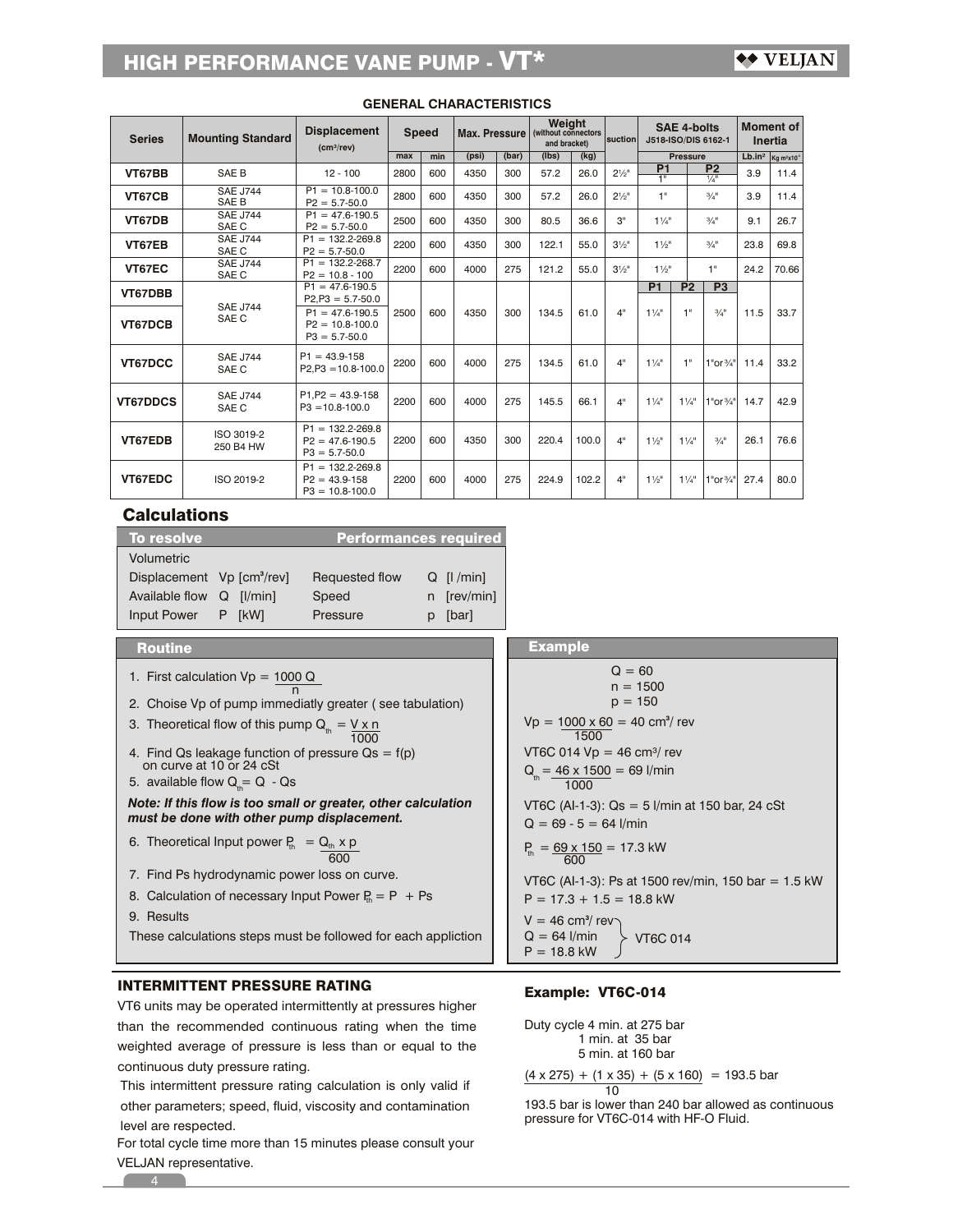

# PUMP DESCRIPTION

Veljan Vane Pumps have a hydrostatically balanced cartridge which offers flexibility in pump sizes within a single series. A firm but light force against the vane is provided by the pin in order to follow the contour of the cam ring. All pumps can be supplied with flange or foot bracket mounting.

## **CHARACTERISTICS**

Due to hydrostatic balance, the rotor carries no radial forces and, therefore, only transmits the torque generated by the operating pressure. Leakage is reduced to a minimum since the floating port plate is loaded by system pressure.

A wide viscosity range allows for operation under extreme temperature conditions. Longer service life, however, can be achieved by observing the recommended operating viscosity. The ambient temperature normally has no influence on the functional safety of the vane pumps.

### PRINCIPLE OF OPERATION

The operating principle of a vane pump is illustrated in the figure above. A slotted rotor is driven within the cam ring by the shaft, coupled to a power source. As the rotor turns, vanes fitted in the radial slots of rotor follow the inner contour of the cam ring and provide two complete suction and pressure cycles during one revolution. Because of the eccentric design of the cam ring from the center line of the rotor, the rotor is loaded by the vanes only when they are on the major and minor arcs of the cam contour.



Pump cartridge

The displacement of the pump depends on the size of the cam ring and rotor and on the maximum distance the vane allowed to extend from the rotor surface to the cam ring surface.

The components of the cartridge are an elliptical cam ring, a slotted rotor, two port plates, vanes and vane pins fitted into the rotor slots. The inlet flow feeds through ports on both sides of the cartridge as well as through a large port through the cam ring at each suction ramp. This further permits greater displacement within the series, reduces wear and allows higher speed operation. As the outlet section is approached, the chamber volume decreases and the fluid is forced out into the system. System pressure is fed under the vanes, assuring their sealing contact against the camring during normal operation.

The pressure in the over-vane areas is equalized by the radial holes through the vanes. A firm but light force against the vane is provided by the pin subjected to the steady pin cavity pressure. This force assures smooth cam tracking by the vane. Thus in a light but steady contact, the vanes are held outward against the fluid film which separates them from the cam ring. Their radial position changes to follow the cam to adjust for fluid viscosity, contaminants and component wear.

The fluid film separates the rotor from the side port plates. The side port plates are clamped axially by an over balance of the internal pressure forces in the pumping cartridge. They accommodate dimensional changes due to temperature and pressure. Axial and radial running clearances, along with the lubricating oil film on the rotor and vanes, are optimized over the entire operating pressure range.

Rugged design and premium material selection, as well as the minimum number of rotating parts, contribute to the low noise levels and long efficient service life of Veljan Vane Pumps.

 $5<sub>5</sub>$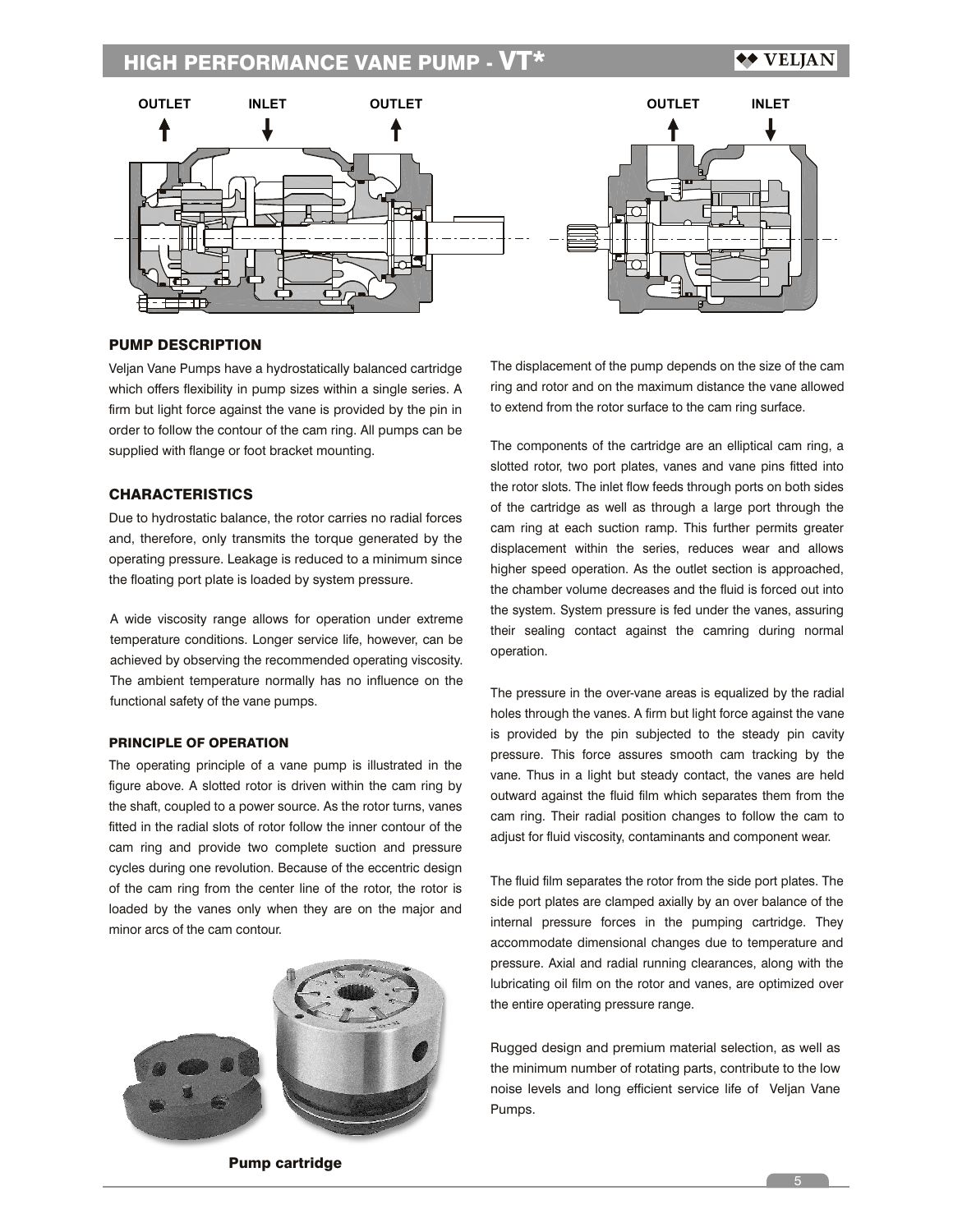# DOUBLE AND TRIPLE PUMPS

The VT\* series Double Vane Pump is two hydraulic pumps and VT\* series Triple Vane Pump is three hydraulic pumps in a single pump housing. Each is driven by the common shaft and is fed from the common inlet port. Each discharges from its separate outlet port and operates only at the pressure imposed on it. All pumps drain internally to the inlet port and hence no external drain is required.

### MOBILE VERSION VANE PUMPS

The working principle of operation of these pumps is same as industrial version except for a few modifications in the internal design of components. The cartridges offered in this version are bi-directional and indicated by "B" description in cartridge model number. Pump rotation is easy to change by changing position of cam ring on port plate dowel pin hole in the bidirectional design pumps.

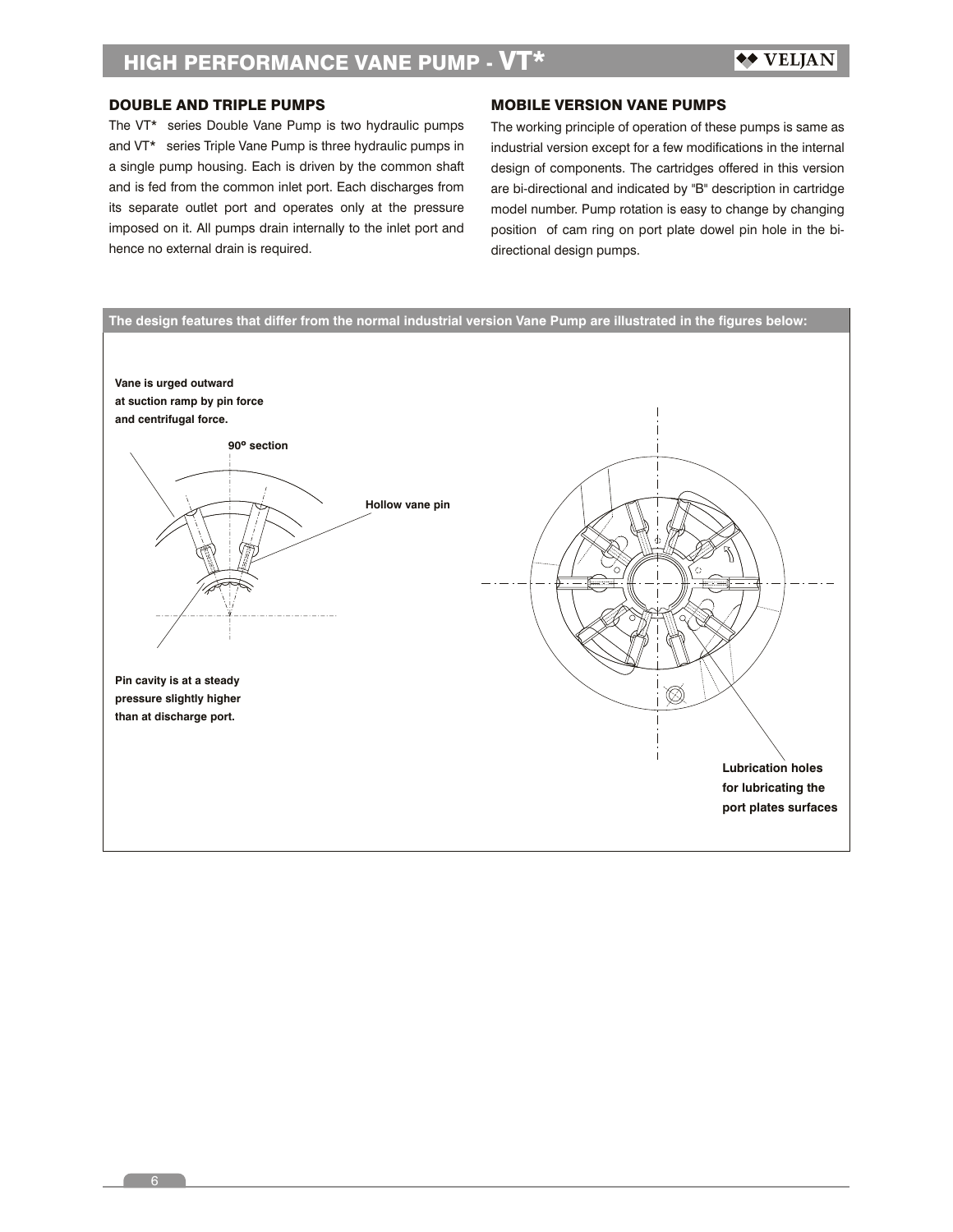### GENERAL APPLICATION INSTRUCTIONS

- 1. Check speed range, pressure, temperature, fluid quality, viscosity and pump rotation.
- 2. Check Inlet conditions of the pump, if it can accept application requirement.
- 3. Type of shaft: If it would support operating torque.
- 4. Coupling must be chosen to minimize pump shaft load (weight, misalignment)
- 5. Filtration: Must be adequate for lowest contamination level.
- 6. Environment of pump: To avoid noise reflection, pollution and shocks.

### PRIMING AT STARING

When the pump is set into operation for the first time, it must be primed at the lowest possible speed and pressure. When pressure relief valve is used at the outlet, it should be backed off to minimize return pressure. When possible an air bleed off should be provided in the circuit to facilitate purging of system air.

Never operate pump shaft at top speed and pressure without checking the pump priming is completed.

|                            | Absolute Inlet Pressure Pa min (bar) |                                     |             |      |                 |                |                     |      |                                                                |                                             |             |           |            |                   |                       |      |                |      |                                           |      |                                                  |                         |      |      |           |                  |      |          |      |      |      |      |
|----------------------------|--------------------------------------|-------------------------------------|-------------|------|-----------------|----------------|---------------------|------|----------------------------------------------------------------|---------------------------------------------|-------------|-----------|------------|-------------------|-----------------------|------|----------------|------|-------------------------------------------|------|--------------------------------------------------|-------------------------|------|------|-----------|------------------|------|----------|------|------|------|------|
|                            |                                      |                                     |             |      | <b>Pump-cam</b> |                |                     |      |                                                                |                                             |             |           |            |                   |                       |      | Pump-cam       |      |                                           |      |                                                  |                         |      |      |           |                  |      |          |      |      |      |      |
| Speed                      |                                      |                                     |             | VT6B |                 |                |                     |      |                                                                |                                             |             |           |            |                   |                       |      |                | VT7B |                                           |      |                                                  |                         |      |      |           |                  |      |          |      |      |      |      |
| rev/min                    | B02                                  | <b>B03</b>                          |             |      |                 |                | B04 B06 B08 B09 B12 |      |                                                                |                                             | <b>B02</b>  |           | <b>B03</b> | <b>B04</b>        | B05 B06 B07 B08       |      |                |      |                                           |      |                                                  | B09 B10 B11 B12 B14 B15 |      |      |           |                  |      |          |      |      |      |      |
| 1200                       | 0.80                                 | 0.80                                |             | 0.80 | 0.80            | 0.80           | 0.80                | 0.80 |                                                                |                                             | 0.80        |           | 0.80       | 0.80              | 0.80                  | 0.80 |                | 0.80 | 0.80                                      | 0.80 | 0.80                                             | 0.80                    |      | 0.80 | 0.80      | 0.80             |      |          |      |      |      |      |
| 1500                       | 0.80                                 | 0.80                                |             | 0.80 | 0.80            | 0.80           | 0.80                | 0.80 |                                                                |                                             | 0.80        |           | 0.80       | 0.80              | 0.80                  | 0.80 |                | 0.80 | 0.80                                      | 0.80 | 0.80                                             | 0.80                    |      | 0.80 | 0.80      | 0.80             |      |          |      |      |      |      |
| 1800                       | 0.80                                 | 0.80                                |             | 0.80 | 0.80            | 0.80           | 0.80                | 0.80 |                                                                |                                             | 0.80        |           | 0.80       | 0.80              | 0.80                  | 0.80 |                | 0.80 | 0.80                                      | 0.80 | 0.80                                             | 0.80                    |      | 0.80 | 0.80      | 0.80             |      |          |      |      |      |      |
| 2100                       | 0.80                                 | 0.80                                |             | 0.80 | 0.80            | 0.80           | 0.80                | 0.80 |                                                                |                                             | 0.80        |           | 0.80       | 0.80              | 0.80                  | 0.80 |                | 0.80 | 0.80                                      | 0.80 | 0.80                                             | 0.80                    |      | 0.80 | 0.80      | 0.80             |      |          |      |      |      |      |
| 2200                       | 0.80                                 | 0.80                                |             | 0.80 | 0.80            | 0.80           | 0.80                | 0.80 |                                                                |                                             | 0.80        |           | 0.80       | 0.80              | 0.80                  | 0.80 |                | 0.80 | 0.80                                      | 0.80 | 0.80                                             | 0.80                    |      | 0.80 | 0.80      | 0.80             |      |          |      |      |      |      |
| 2300                       | 0.80                                 | 0.80                                |             | 0.80 | 0.80            | 0.80           | 0.85                | 0.85 |                                                                |                                             | 0.80        |           | 0.80       | 0.80              | 0.80                  | 0.80 |                | 0.80 | 0.80                                      | 0.80 | 0.80                                             | 0.80                    |      | 0.80 | 0.80      | 0.80             |      |          |      |      |      |      |
| 2500                       | 0.90                                 | 0.90                                |             | 0.90 | 0.90            | 0.90           | 0.90                | 0.92 |                                                                |                                             | 0.80        |           | 0.80       | 0.80              | 0.80                  | 0.80 |                | 0.80 | 0.80                                      | 0.80 | 0.80                                             | 0.80                    |      | 0.80 | 0.85      | 0.85             |      |          |      |      |      |      |
| 2800                       |                                      |                                     |             |      |                 |                |                     |      |                                                                |                                             | 0.80        |           | 0.80       | 0.80              | 0.80                  | 0.80 |                | 0.80 | 0.80                                      | 0.80 | 0.80                                             | 0.80                    |      | 0.80 | 0.99      | 0.99             |      |          |      |      |      |      |
| 3000                       |                                      |                                     |             |      |                 |                |                     |      |                                                                |                                             | 0.80        |           | 0.80       | 0.80              | 0.80                  | 0.82 |                | 0.82 | 0.85                                      | 0.85 | 0.90                                             | 0.90                    |      | 0.90 | 1.13      | 1.13             |      |          |      |      |      |      |
| 3600                       |                                      |                                     |             |      |                 |                |                     |      |                                                                |                                             | 0.80        |           | 0.80       | 0.80              | 0.80                  | 0.98 |                | 0.98 | 1.04                                      | 1.04 | 1.15                                             |                         |      |      |           |                  |      |          |      |      |      |      |
|                            |                                      |                                     |             |      |                 |                | <b>Pump-cam</b>     |      |                                                                |                                             |             |           |            |                   | <b>Pump-cam</b>       |      |                |      |                                           |      |                                                  |                         |      |      |           |                  |      | Pump-cam |      |      |      |      |
| VT <sub>6</sub> C<br>Speed |                                      |                                     |             |      |                 |                |                     |      |                                                                |                                             |             |           |            | VT <sub>6</sub> D |                       |      |                |      |                                           |      |                                                  |                         |      |      |           | VT6E             |      |          |      |      |      |      |
| rev/min                    | 003/                                 | 010 012 014 015 017 022 025 028 031 |             |      |                 |                |                     |      |                                                                |                                             |             | 014/      | 024        |                   |                       |      |                |      | 028 031 035 038 042 045 050               |      |                                                  | 061                     |      |      | 042 045   | 050              |      | 052 057  | 062  | 066  | 072  | 085  |
|                            | 008                                  |                                     |             |      |                 |                |                     |      |                                                                |                                             |             | 020       |            |                   |                       |      |                |      |                                           |      |                                                  |                         |      |      |           |                  |      |          |      |      |      |      |
| 1200                       | 0.80                                 | 0.80                                |             |      |                 |                |                     |      | $0.80 \, 0.80 \, 0.80 \, 0.80 \, 0.80 \, 0.80 \, 0.80 \, 0.80$ |                                             |             | 0.80 0.80 |            |                   |                       |      |                |      |                                           |      | $0.80$ 0.80 $0.80$ 0.80 0.80 0.80 0.80 0.80 0.80 |                         |      |      |           | $0.80$ 0.80 0.80 | 0.80 | 0.80     | 0.80 | 0.80 | 0.80 | 0.80 |
| 1500                       | 0.80                                 | 0.80                                |             |      |                 |                |                     |      | $0.80 \, 0.80 \, 0.80 \, 0.80 \, 0.80 \, 0.80 \, 0.80 \, 0.80$ |                                             |             | 0.80 0.80 |            |                   |                       |      |                |      |                                           |      | $0.80$ 0.80 $0.80$ 0.80 0.80 0.80 0.80 0.80 0.80 |                         |      |      | 0.80 0.80 | 0.80             | 0.80 | 0.80     | 0.80 | 0.85 | 0.80 | 0.85 |
| 1800                       | 0.80                                 | 0.80                                |             |      |                 |                |                     |      | $0.80 \, 0.80 \, 0.80 \, 0.80 \, 0.80 \, 0.80 \, 0.80 \, 0.80$ |                                             |             | 0.80 0.80 |            |                   |                       |      |                |      | $0.80$ 0.80 0.80 0.80 0.80 0.80 0.85 0.80 |      |                                                  | 0.80                    |      | 0.85 | 0.80      | 0.80             | 0.80 | 0.85     | 0.85 | 0.95 | 0.85 | 0.95 |
| 2100                       | 0.80                                 | 0.80                                |             |      |                 |                |                     |      | $0.80 0.80 0.80 0.80 0.85 0.90 0.90 0.90$                      |                                             |             | 0.80 0.82 |            |                   | $0.85$ 0.90 0.92 0.95 |      |                |      | $0.95$ 0.98 0.98                          |      |                                                  | 0.98                    |      | 0.98 | 0.90      | 0.90             | 0.90 | 0.95     | 0.95 | 1.00 | 0.95 |      |
| 2200                       | 0.80                                 | 0.80                                |             |      |                 |                |                     |      | $0.80 0.80 0.80 0.85 0.90 0.95 0.98 0.98$                      |                                             |             | 0.88      | 0.88       |                   | 0.92 0.95             | 0.98 |                | 1.00 | 1.02                                      |      | $1.05$ 1.05                                      | 1.05                    |      | 1.02 | 1.00      | 1.05             | 1.00 | 1.00     | 1.00 | 1.09 | 1.00 |      |
| 2300                       | 0.80                                 | 0.85                                | 0.85        | 0.90 |                 | 0.90 0.90      | 0.95                | 0.98 | 1.00                                                           | 1.00                                        |             | 0.95      | 0.95       | 1.00              | 1.00                  |      | 1.02           | 1.05 | 1.08                                      |      |                                                  |                         |      |      |           |                  |      |          |      |      |      |      |
| 2500                       | 0.90                                 | 0.90                                | 0.92        | 0.95 |                 | $0.95$ 0.95    | 0.98                | 1.05 | 1.08                                                           | 1.11                                        |             | 1.00      | 1.10       | 1.18              | 1.23                  | 1.29 |                | 1.29 |                                           |      |                                                  |                         |      |      |           |                  |      |          |      |      |      |      |
| 2800                       | 1.00                                 | 1.00                                | $1.00$ 1.00 |      |                 | 1.00 1.03 1.05 |                     |      |                                                                |                                             |             |           |            |                   |                       |      |                |      |                                           |      |                                                  |                         |      |      |           |                  |      |          |      |      |      |      |
|                            |                                      |                                     |             |      |                 |                | <b>Pump-cam</b>     |      |                                                                |                                             |             |           |            |                   |                       |      |                |      | <b>Pump-cam</b>                           |      |                                                  |                         |      |      |           |                  |      |          |      |      |      |      |
| Speed                      |                                      |                                     |             |      |                 | <b>VT7D</b>    |                     |      |                                                                |                                             |             |           |            |                   |                       |      |                |      | <b>VT7E</b>                               |      |                                                  |                         |      |      |           |                  |      |          |      |      |      |      |
| rev/min                    |                                      |                                     |             |      |                 |                |                     |      |                                                                | B14 B17 B20 B24 B28 B31 B35 B38 B42 045 050 |             |           | 042        |                   | 045                   |      |                |      | 050 052 057 062 066                       |      |                                                  | 072 085                 |      |      |           |                  |      |          |      |      |      |      |
| 1200                       | 0.80                                 | 0.80 0.80 0.80                      |             |      | 0.80            |                |                     |      |                                                                | 0.80 0.80 0.80 0.80 0.80 0.80               |             |           | 0.80       |                   | 0.80                  |      | 0.80 0.80 0.80 |      | 0.80                                      |      | 0.85                                             | 0.85                    | 0.90 |      |           |                  |      |          |      |      |      |      |
| 1500                       | 0.80                                 | 0.80 0.80                           |             | 0.80 | 0.80            |                |                     |      | 0.80 0.80 0.80 0.80                                            |                                             | 0.80 0.80   |           | 0.80       |                   | 0.80                  |      | 0.80 0.80      | 0.80 | 0.80                                      |      | 0.85                                             | 0.85                    | 0.90 |      |           |                  |      |          |      |      |      |      |
| 1800                       | 0.80                                 | 0.80 0.80                           |             | 0.80 | 0.80            |                |                     |      | 0.80 0.80 0.80 0.80                                            |                                             | 0.85 0.85   |           | 0.85       |                   | 0.80                  |      | 0.80 0.80      | 0.85 | 0.85                                      |      | 0.95                                             | 0.85                    | 1.00 |      |           |                  |      |          |      |      |      |      |
| 2100                       | 0.80                                 | 0.80 0.80 0.80                      |             |      |                 |                |                     |      | 0.80   0.80   0.80   0.80   0.80                               |                                             | 0.98 0.98   |           | 0.90       |                   | 0.90                  |      | 0.90 0.90      | 0.95 | 0.95                                      |      | 1.00                                             | 1.00                    |      |      |           |                  |      |          |      |      |      |      |
| 2200                       | 0.80                                 | 0.80 0.80                           |             | 0.80 | 0.80            |                |                     |      | 0.80 0.80 0.80 0.80                                            |                                             | $1.05$ 1.08 |           | 1.00       |                   | 1.00                  |      | 1.00 1.00      | 1.00 | 1.00                                      |      | 1.09                                             | 1.05                    |      |      |           |                  |      |          |      |      |      |      |
| 2300                       | 0.80                                 | 0.80 0.80                           |             | 0.80 | 0.80            |                | 0.80 0.80 0.80      |      | 0.80                                                           |                                             |             |           |            |                   |                       |      |                |      |                                           |      |                                                  |                         |      |      |           |                  |      |          |      |      |      |      |
| 2500                       | 0.80                                 | 0.80 0.80                           |             | 0.80 | 0.80            |                | 0.80<br> 0.85       | 0.86 | 0.90                                                           |                                             |             |           |            |                   |                       |      |                |      |                                           |      |                                                  |                         |      |      |           |                  |      |          |      |      |      |      |
| 2800                       | 0.80                                 | 0.82 0.83                           |             | 0.86 | 0.88            |                | 0.90 0.97           | 1.00 |                                                                |                                             |             |           |            |                   |                       |      |                |      |                                           |      |                                                  |                         |      |      |           |                  |      |          |      |      |      |      |
| 3000                       | 0.80                                 | 0.86 0.88 0.95                      |             |      | 1.00            |                | 1.05                |      |                                                                |                                             |             |           |            |                   |                       |      |                |      |                                           |      |                                                  |                         |      |      |           |                  |      |          |      |      |      |      |

Inlet pressure is measured at inlet flange with petroleum base fluids at viscosity between 10 to 65 cSt.

The difference between inlet pressure at the pump flange and atmospheric pressure must not exceed 0.2 bar to prevent aeration.

Multiply Absolute Pressure by 1.25 for HF-3, HF-4 fluids.

by 1.35 for HF-5 fluids.

Use highest cartridge absolute pressure for double pump.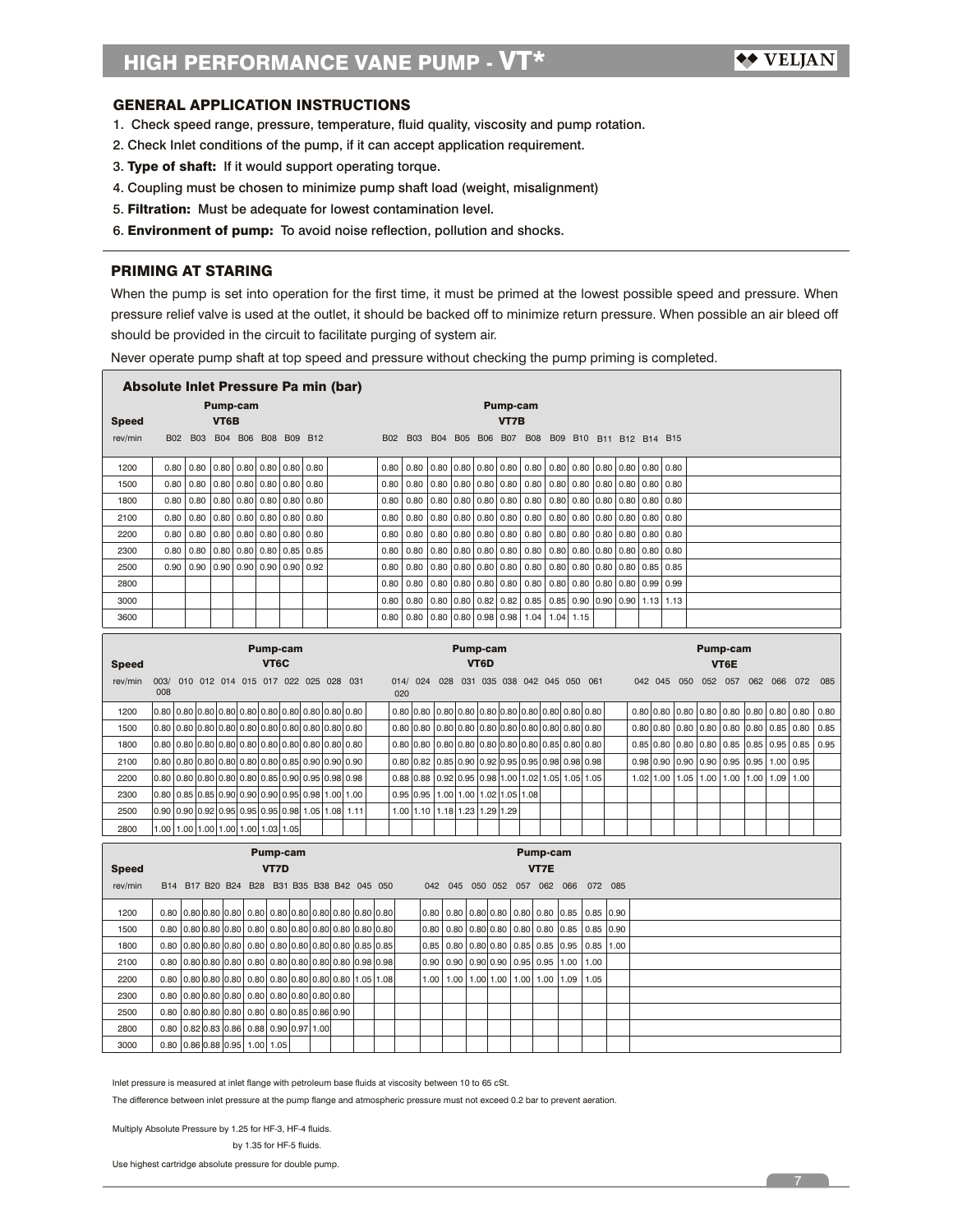# ◆◆ VELJAN

# INTERNAL LEAKAGE

While these pumps are designed for high volumetric efficiency, the internal leakage mainly depends on the load, viscosity of oil and the operating temperature. The typical internal leakage curves are shown in respective pump section.

# INSTALLATION INSTRUCTIONS

- **1**. Check direction of rotation as per the arrow mark shown on the pump body.
- **2**. Ensure coupling connection to the driven shaft through proper coupling to minimize pump shaft load.
- **3**. Check the filter suitability for lowest contamination level.
- **4**. Check inlet conditions of the pump. Intake condition for all pumps should be suitable for easy flow of oil. As far as possible, try to avoid bends and use large size pipes as recommended.
- **5**. Check the shaft suitability for supporing operating torque.
- pressure at the inlet port between 0 to 1.5 bar. **6**. Suction line pressure - it is recommended to maintain a

Flow rate and power consumption are proportional to the rotational speed.

### MOTOR-PUMP COUPLING

Vane Pumps can be installed in any position but axial and radial loads are not allowed on the shaft. Appropriate couplings and bell housing to be used as required.

# LIMIT OF SHAFT TORQUE

The values of torque needed to operate the pumps are shown for each type of pump in the installation dimensions.

### RECOMMENDED FLUIDS

### **Petroleum based antiwear R & O fluids.**

These are the recommended fluids for VT\* series pumps. Maximum catalog ratings and performance data are based on operation with these fluids. These fluids are covered by Denison HF-0 and HF-2 specification.

# ACCEPTABLE ALTERNATE FLUIDS

The use of fluids other than petroleum based antiwear R & O fluids, reduces the maximum ratings of the pumps to be reduced. In some cases the minimum replenishment pressures must be increased. Consult specific sections for more details. These fluids are HF-1= Non antiwear petroleum base, HF-5= Synthetic fluids, HF-3= Water in oil emulsions, HF-4= Water glycols, Esters & Rapeseed base Biodegradable fluids.

# **VISCOSITY**

| Max (cold start, low speed & pressure)     |                                                      |
|--------------------------------------------|------------------------------------------------------|
| <b>Industrial Pump</b>                     | 860 mm <sup>2</sup> /s (cSt), 3900 SUS               |
| Mobile Pump                                | 2000 mm <sup>2</sup> /s (cSt), 9240 SUS              |
| Max (full speed & pressure)                | 108 mm <sup>2</sup> /s (cSt), 500 SUS                |
| Optimum (max life)                         | 30 mm <sup>2</sup> /s (cSt), 140 SUS                 |
| Min (full speed & pressure for HF-1, HF-3, |                                                      |
|                                            | HF-4 & 5 fluids) 18 mm <sup>2</sup> /s (cSt), 90 SUS |
|                                            |                                                      |

Min (full speed & pressure for HF-0, HF-2 fluids) 10 mm²/s (cSt), 60 SUS

# VISCOSITY INDEX

90º min. Higher values extend range of operating temperatures. Maximum Fluid Temperature (θ)ºK

| HF-0, HF-1, HF-2                              | $=$ 373 (+ 100°C, + 212°F)               |
|-----------------------------------------------|------------------------------------------|
| HF-3, HF-4                                    | $=$ 323 (+ 50°C, + 122°F)                |
| <b>HF-5</b>                                   | $=$ 343 (+ 70°C, + 158°F)                |
| Biodegradable fluids (esters & rapeseed base) | $=$ 338 (+ 65°C, + 149°F)                |
| Minimum fluid Temperature (θ) <sup>ο</sup> Κ  |                                          |
| HF-0, HF-1, HF-2, HF-5                        | $= 255 (-18^{\circ}C, -0.4^{\circ}F)$    |
| HF-3. HF-4                                    | $= 283 (+ 10^{\circ}C, + 50.0^{\circ}F)$ |
| Biodegradable fluids (esters & rapeseed base) | $= 253 (-20.2$ °C, $- 4.4$ °F)           |

### FLUID CLEANLINESS

The fluid must be cleaned before and during operation to maintain contamination level of NAS 1638 class 8 (or ISO18/14) or better. Filters with 25 micron (or better,  $\beta$ 10  $\geq$  100) nominal rating may be adequate but do not guarantee the required cleanliness levels. Suction strainers must be of adequate size to provide minimum inlet pressure specified.100 mesh (149 micron) is the finest mesh recommended. Use oversize strainers or omit then al together in applications which require cold start or use fire resistant fluids.

# OPERATING TEMPERATURES AND VISCOSITIES

Operating temperatures are a function of fluid viscosities, fluid type, and the pump. Fluid viscosity should be selected to provide optimum viscosity at normal operating temperatures. For cold starts, the pumps should be operated at low speed and pressure until fluid warms up to an acceptable viscosity for full power operation.

### WATER CONTAMINATION IN THE FLUID

Maximum acceptable content of water.

- ▶ 0.10 % for mineral base fluids.
- ▶ 0.05 % for synthetic fluids, crankcase oils, biodegradable fluids.

If amount of water is higher, then it should be drained off the circuit.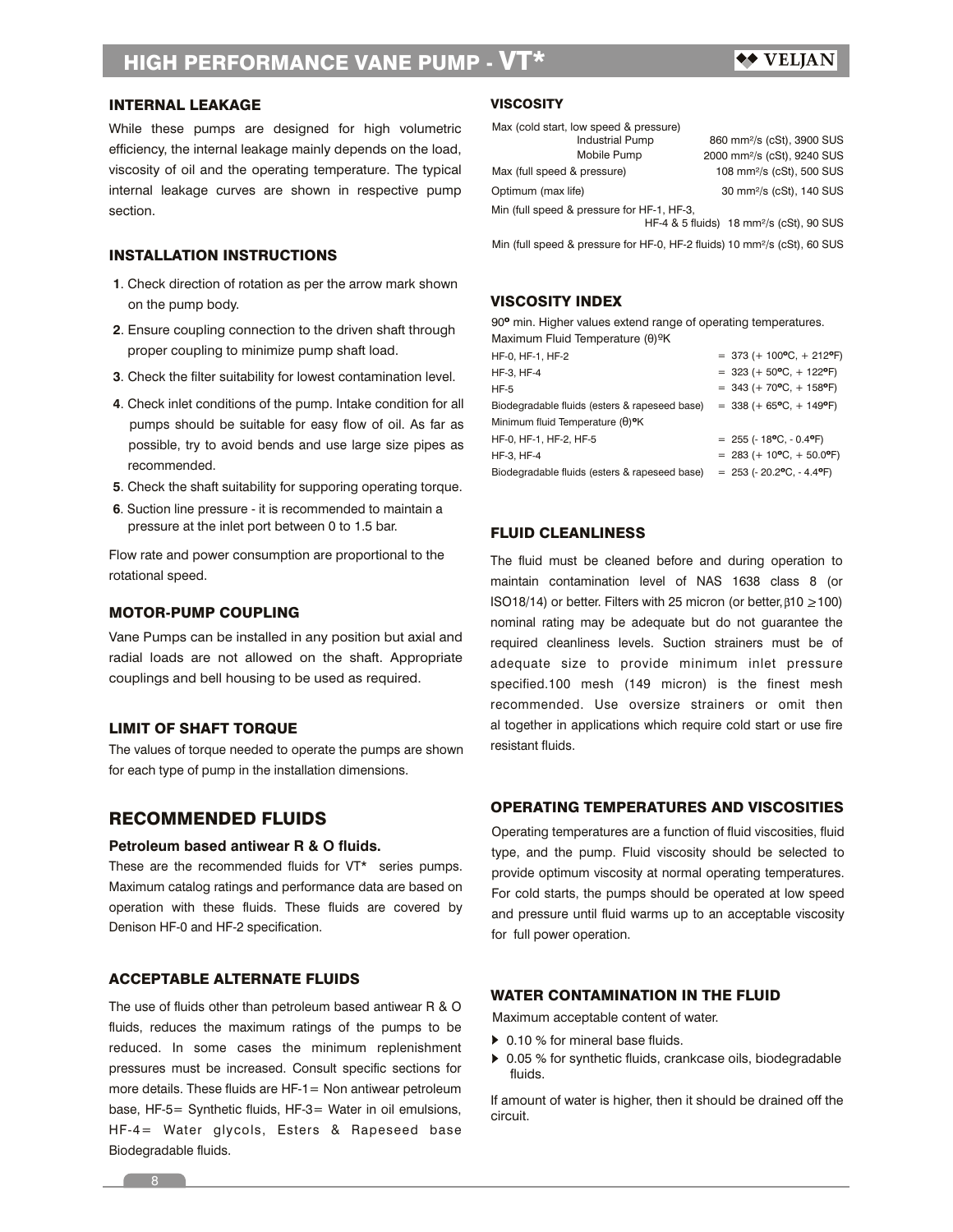# SHAFTS, COUPLINGS AND FEMALE SPLINES

- ▶ The mating female spline should be free to float and find its own center. If both members are rigidly supported, they must be aligned within 0.15 mm(0,006") TIR or less to reduce fretting. The angular alignment of two splines axes must be less tham  $\pm 0.05$  mm per 25.4 mm radius.( $\pm 0.002$ " per 1" radius.).
- $\blacktriangleright$  The coupling spline must be lubricated with a lithium molydi- sulfide grease or a similar lubricant.
- ▶ The coupling must be hardened to a hardness between 27 and 45 RC.
- $\triangleright$  The female spline must be made to conform to the class 1 fit as described in SAE-J498b (1971). This is described as a Flat Root Side Fit.

## KEYED SHAFTS

Veljan supplies the VT\* series pin vane pumps with option of keyed & splined shafts. Keyed shafts are supplied with high strength heat-treated keys. Therefore, when installing or replacing these pumps, the heat-treated keys must be used in order to ensure maximum life in the application. If the key is replaced, it must be heat-treated between 27 and 34 RC hardness. The corners of the keys must be chamfered from 0.76mm to 1.02mm (0.03" to 0.04") at 45º to clear radii in the key way.

# **Alignment of keyed shafts must be within tolerances given for splined shafts.**

### SHAFT LOADS

These products are designed primarily for coaxial drives which do not impose axial or side loading on the shaft, which may include vibration and shock during operation of the machine or external load on the drive shaft. Please contact Veljan representative for further details.



Veljan VT6\*R series Drive Train Vane Pumps have a rear pad for directly mounting and driving an additional pump. Many different multi-pump arrangements are thus possible. These Vane Pumps incorporate a mounting pad and internal variable Gear / Vane / Piston Pump.

### REAR DRIVE MOUNTING

- $\blacktriangleright$  This unit accepts a hydraulic pump with a mounting configuration conforming to SAE J 744c and ISO 3019-1
- Single Vane Pumps: SAE A/B/C adaptors SAE A/B/BB/C coupling.
- Triple Vane Pumps: SAE A adaptor and coupling.
- Reduces installation costs by providing a single drive source for multiple pumps.
- of double shaft extensions or multiple electric motors. Eliminates external drive couplings and reduces requirements
- $\blacktriangleright$  These configurations also provide valuable circuit and application flexibility.
- Wide range of flow levels on a common electric motor.
- Flexible, serviceable, quiet and energy-efficient hydraulic systems.
- Available for both mobile and industrial applications.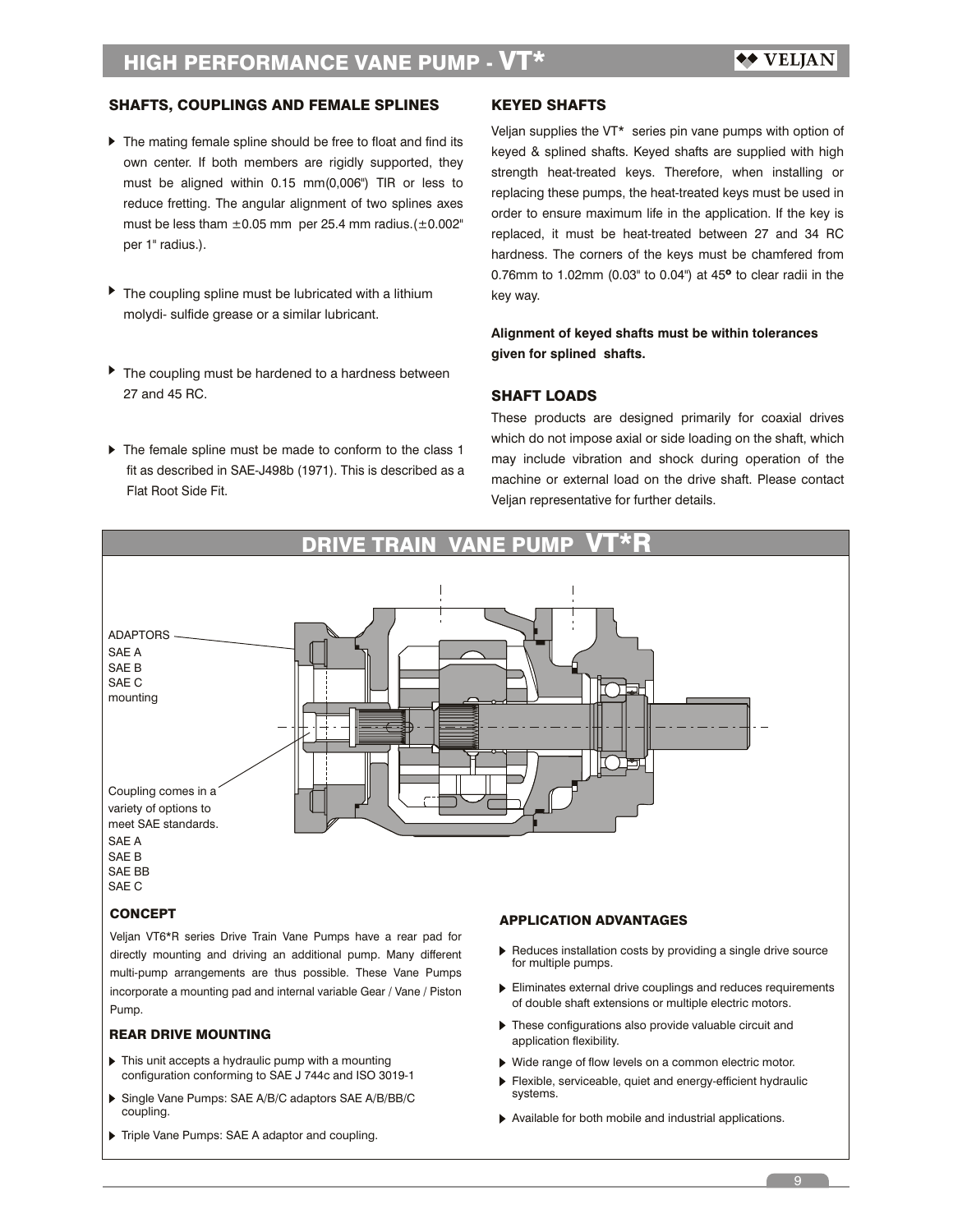# HYDRAULIC FORMULAE

| <b>FORMULA FOR</b>                   |                     | <b>LETTER FORMULA</b>                                                       | <b>WORD FORMULA</b>                                |  |  |  |  |
|--------------------------------------|---------------------|-----------------------------------------------------------------------------|----------------------------------------------------|--|--|--|--|
| FLUID PRESSURE, P<br>$(lbs/in^2)$    | <b>PRESSURE</b>     | FORCE (lbs)<br>AREA $(in^2)$                                                | $P = \frac{F}{\sqrt{2}}$                           |  |  |  |  |
| <b>CYLINDER AREA</b><br>$(in^2)$     | <b>AREA</b>         | $=\frac{\Pi}{4}$ x diameter <sup>2</sup> (in) or x radius <sup>2</sup> (in) | $A = \frac{\Pi D^2}{4}$ or .785 $D^2$ or $\Pi r^2$ |  |  |  |  |
| FORCE (PUSH OR PULL)                 | <b>FORCE</b>        | $=$ PRESSURE (psi) x AREA (in <sup>2</sup> )                                | $F = PA$                                           |  |  |  |  |
| PUMP INPUT POWER, HP                 | <b>HORSEPOWER =</b> | FLOW (gpm) x PRESSURE (psi)<br>1714 x OVERALL EFFICIENCY                    | Q. P<br>$HP =$<br>1714 $n_{0}$                     |  |  |  |  |
| VELOCITY or SPEED (ft./sec)          | <b>VELOCITY</b>     | 231 x FLOW RATE gpm<br>12 x 60 x AREA (sq. inches)                          | 231 Q<br>$V =$<br>720 A                            |  |  |  |  |
| VOLUME, V (gpm)                      | <b>VOLUME</b>       | $\pi$ x RADIUS <sup>2</sup> (inches) x STROKE (inches)<br>231               | $\pi r^2L$<br>$V =$<br>720 A                       |  |  |  |  |
| FLOW, Q (gpm)                        | <b>FLOW</b>         | Displacement (in <sup>3</sup> /rev) x speed (rpm)<br>231                    | d. n<br>$Q =$<br>231                               |  |  |  |  |
| VOLUMETRIC EFFICIENCY nv<br>(PUMP)   | Vol. Eff            | OUTPUT (gpm)<br>$- x 100$<br>THEORITICAL (gpm)                              |                                                    |  |  |  |  |
| OVERALL EFFICIENCY, no               | Ove. Eff            | $\underbrace{\text{OUTPUT HP}}$ x 100<br><b>INPUT HP</b>                    |                                                    |  |  |  |  |
| MOTOR TORQUE, T (inlbs/psi)          | <b>TORQUE</b>       | _PRESSURE (psi) x MOTOR DISPLACEMENT (in3/rev)<br>$2\Pi$                    | $T = \frac{P d}{T}$<br>$2\pi$                      |  |  |  |  |
| <b>MOTOR TORQUE</b>                  |                     | 63025 x HORSE POWER<br>Speed (rpm)                                          | $T = \frac{63025 \text{ HP}}{4}$                   |  |  |  |  |
|                                      |                     | 36.77 x FLOW RATE (gpm) x PRESSURE (psi)<br>Speed (rpm)                     | $T = \frac{36.77 \text{ Q P}}{4}$                  |  |  |  |  |
| MOTOR TORQUE, T/100 psi              | TORQUE/100 psi=     | MOTOR DISPLACEMENT (in3/rev.)<br>0.0628                                     | T/100 psi = $\frac{d}{0.0628}$                     |  |  |  |  |
| MOTOR SPEED, n (rpm)                 | <b>SPEED</b>        | 231 x FLOW RATE (gpm)<br>MOTOR DISPLACEMENT (in3/rev.)                      | $n = \frac{231 \text{ Q}}{d}$                      |  |  |  |  |
| <b>MOTOR POWER, HP</b>               | HORSE POWER $=$     | TORQUE OUTPUT (inch pounds) x Speed (rpm)<br>63025                          | T.n<br>$HP =$<br>63025                             |  |  |  |  |
| VOLUMETRIC EFFICIENCY, nv<br>(MOTOR) | Vol. Eff            | THEORITICAL gpm<br>x 100<br>INPUT (gpm)                                     |                                                    |  |  |  |  |

Pipe volume varies as the square of the diameter; volume in gallons = 0.0034 D  $L^3$ 

where  $D =$  inside diameter of pipe in inches  $L =$  length in inches

Velocity in feet per second = 
$$
\frac{0.408 \times \text{flow (gpm)}}{D}
$$

where  $D =$  inside diameter of pipe in inches

Specific gravity of oil is approximately 0.85

Thermal expansion of oil is about 1 cu. in. per 1 gallon per 10º F rise in temperature

Conversion Factors :

1 HP =  $0.746$  kW hr 1 bar = 14.5053 psi 1 kg = 2.2045 lbs

1 US gallon =  $231$  cubic inches.  $3.8$  lpm 1 kg =  $9.8066$  N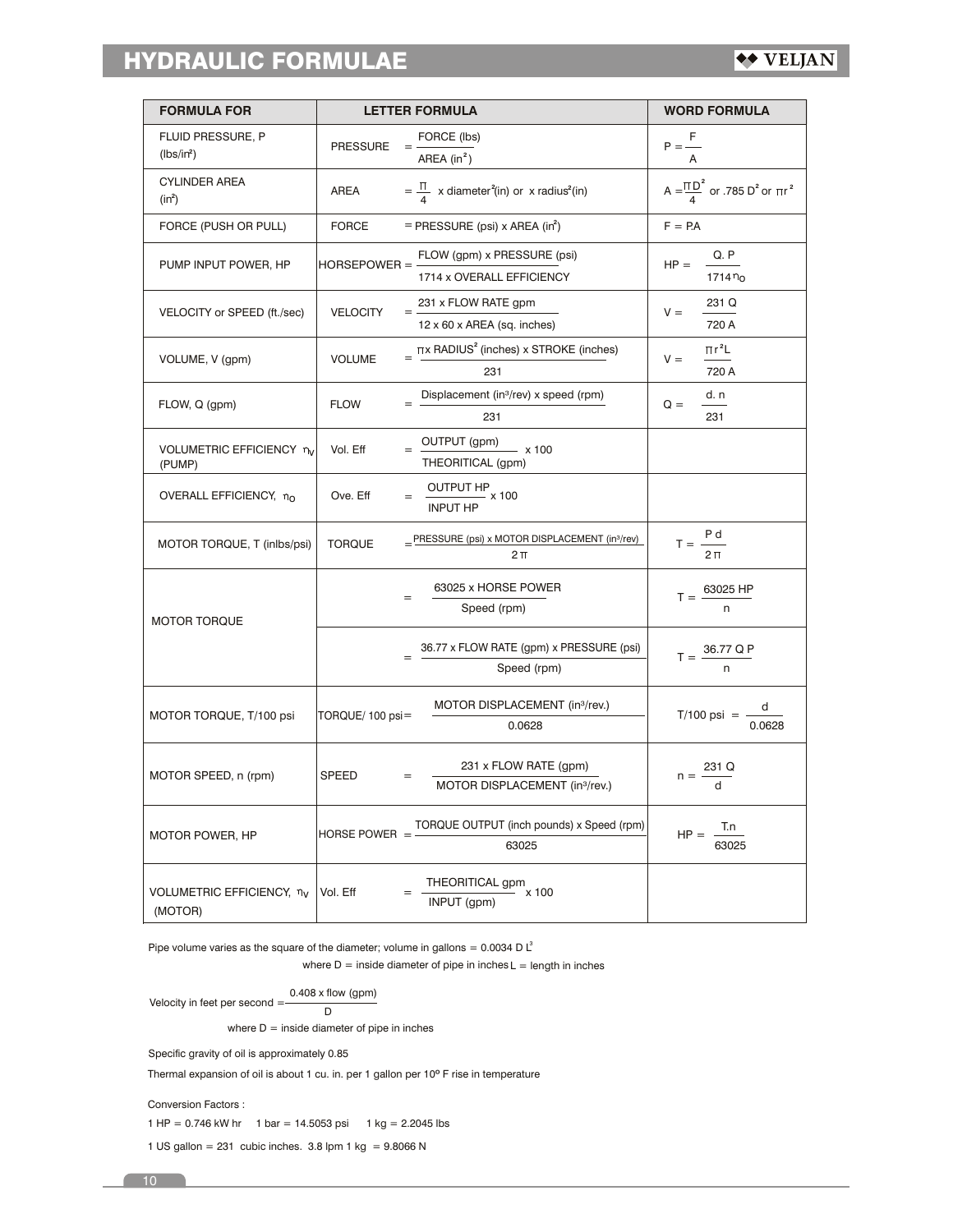# OPERATING SPEED VANE PUMP CHARACTERISTICS

Maximum rated speeds are based on inlet pressure of 14.7 psi with the pump at sea level and operating with SAE 10 W oil at 40º to 80º C.

Minimum recommended speed is generally 600 rpm for industrial series pumps and 400 rpm for mobile series pumps. Depending upon pump size, operating pressure and environmental conditions, these speeds can be reduced or increased.

# SUCTION PRESSURE

Recommended Suction (Inlet) Pressure is 0 to 5 psi gauge and should not exceed 20 psi (1.4 bar).

# PRESSURE RATING

Pumps should not be operated at rated pressures at idle speeds for longer periods. In case they are run, overheating and damage can occur.

# POSITIVE PRESSURE

A pressurised reservoir system does not ensure positive (supercharge) pressure at the pump inlet. Until the system has warmed up and the positive pressure actually exists at the pump inlet, pump should not be operated at high speeds.

### SHAFT ALIGNMENT

Concentricity and angular alignment of shafts are very important to pump life. Misalignment can cause heavy loads on bearings leading to premature failure. Flexible coupling alignment is preferred and the usage of these couplings should be as per the recommendations of manufacturers.

**Ensure that shaft is not subjected to excess torque and side loads.**

### Universal Joints

For double Universal Joint Couplings, the shafts must be parallel and the yokes must be in line. Maximum allowable offset should be minimised as per the application conditions. There should not be any looseness in the close fit of the pump shaft to the universal diametrical fit.

# MOUNTING ACCESSORIES

Pumps with splined shafts are recommended for applications where the pump is coupled directly into a gear box. This is preferred more in mobile applications.

The possibility of interference between the shaft and the mating splines of the transmission, due to tolerance stack-up, can exist. This is reduced with the usage of tooth spline fits. A side tooth fit and short length of engagement permits more flexibility and less tendency for side loading than does a major diameter fit spline or long length spline fit.

### OPERATING SPEED VANE MOTOR CHARACTERISTICS

The Maximum speed (rpm) for the maximum pressure ratings of Veljan Vane Motors are as under :

|                                          | <b>CONTINUOUS</b> | <b>INTERMITTENT</b> |
|------------------------------------------|-------------------|---------------------|
| VM3B/VM3B1                               | 3000              | 3600                |
| VM4C/VM4C1<br>VM4SC/VM4SC1               | 2500              | 3600                |
| VM4D/VM4D1<br>VM4SD/VM4SD1               | 2500              | 3000                |
| <b>VM4E/VM4E1</b><br><b>VM4SE/VM4SE1</b> | 2500              | 3000                |

Motors not to be operated for more than six seconds per minute of operation at the intermittent speeds.

Minimum operating speeds can be as low as 200 to 400 rpm. But as these motors are rated for high speed performance these are not very efficient at very low speeds. Depending upon torque requirements and characteristics of the driven load, lower operating speeds are recommended. Please contact Veljan representative for specific application of low speeds.

# STALL TORQUE

Motor stall torque range between 60% and 100% of 1200 rpm running torque for a given pressure differential across the motor. This is dependent on the specific angular position of the shaft at stall and the volume of supply of oil to the motor.

# HYDRAULIC BRAKING

Motors can be used as retarders but not as hydraulic brakes. Systems requiring positive holding capabilities must be provided with externally operated mechanical holding devices.

While using motor as a retarder, the maximum pressure is dependent on the speed. At speeds below 1200 rpm, maximum obtainable pressure is proportionally reduced relative to speed. Adequate pressure must be provided at the inlet port of the motor when it is used as a retarder, other wise cavitation can occur.

Consult Veljan representative for additional information for using motors as retarders.

# DRIVE DATA

Veljan Vane units are designed for use on direct coaxial drives using spline connections or flexible coupling.

# MOUNTING REQUIREMENTS

Dimensional control requirements of the mounting pad to which the pump or motor is fixed are as under :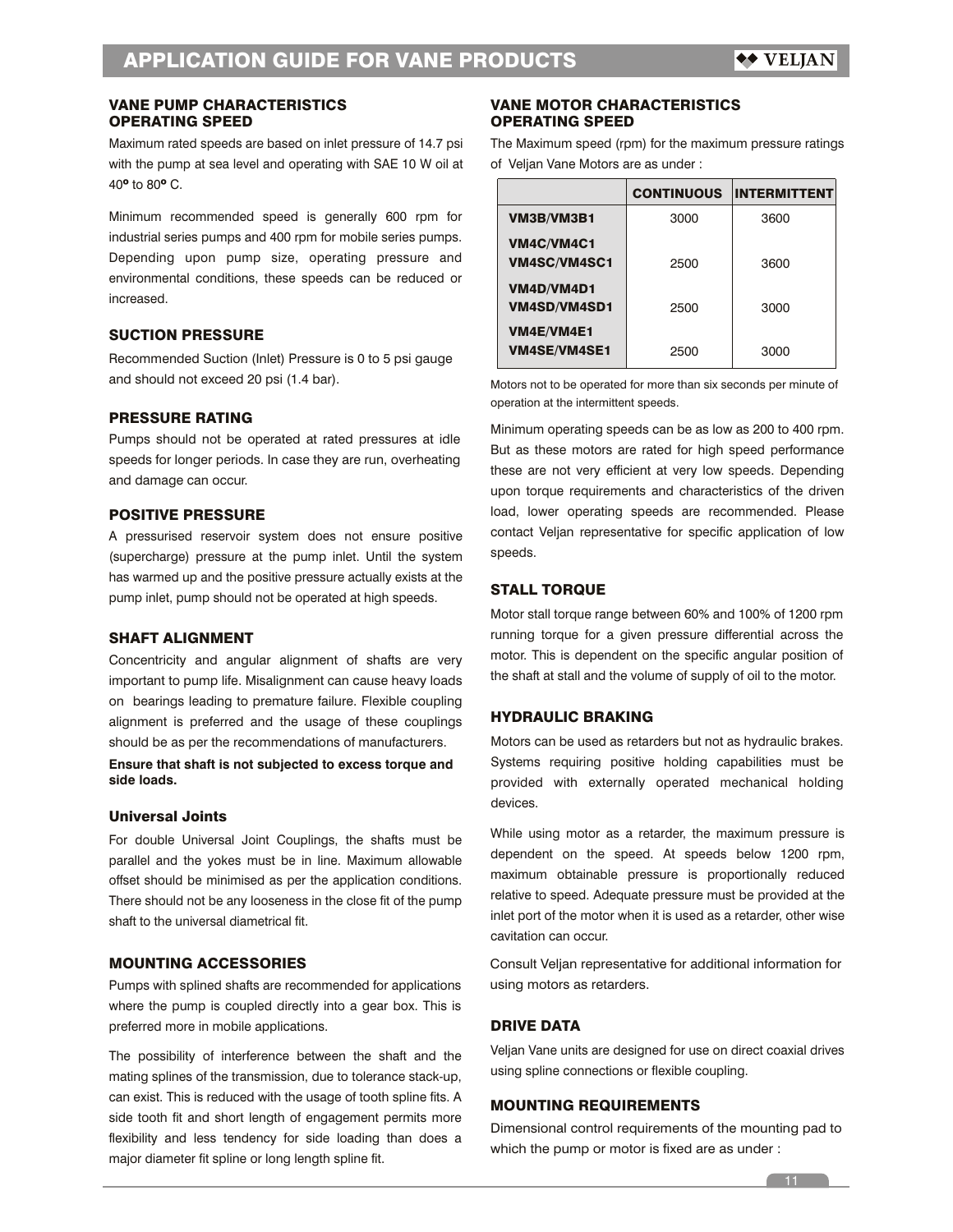# APPLICATION GUIDE FOR VANE PRODUCTS

The clearance between the male and female pilot diameters must be +0.0005 to 0.0020 in (+0.01 to 0.05 mm). Concentricity of the female pilot diameter relative to the effective axis of the female drive must be within 0.004 in (0.1mm).

Mounting face to which the pump or motor is assembled must be square to the axis of the female drive within 0.0015 inch per inch (0.0381 mm per mm).

Dimensions of keyed shaft receivers must be between +0.0001 and 0.0010 in (+0.003 to 0.03 mm) of the maximum shaft diameter shown in the installation dimensions of the Vane units.

### CIRCUITARY REQUIREMENTS

In the event of acceleration or deceleration of the drive or driven unit, overrunning loads or system bleed off, the circuitary design and control valves must ensure a continuous supply of oil to the pump or motor. The oil supply should be adequate to prevent cavitation, but not excess which results in variation of speeds beyond the rated maximum speed.

Relief Valves must prevent surges from exceeding rated pressure ratings. Never assume that the relief valve setting is the maximum pressure a pump experiences. Shock conditions may exist which can exceed circuit and pump limitations.

# PIPE LINES

Hydraulic Pipe Lines should be as short as possible with large inside diameters. For long lines, it is preferred to adapt larger capacity lines than the specified unit ports. Suction, outlet and drain lines should not be smaller than the nominal port size shown in installation drawings. usage of "Y" shaped inlet should be avoided to feed two separate pumps because one may be starved and cavitate.

The number of bends and fittings in the lines should be minimised as far as possible. In particular, bends to be avoided to the possible extent in the inlet line. High pressure lines and fittings are restrictive to flow and may result in excessive pressure drop through the system. They should be only used as required in the pressure line.

### **HOSES**

Due to the movement of steering components during operation, the hydraulic lines should consist mainly of flexible hoses. Long lines may be partly flexible hose and partly rigid piping where flexibility is not required. While installing a hose, allow enough slack to avoid kinking A taut hose will not allow movement with pressure surges. Slack in the line compensates for surges, relieving strain.

During installation or while in operation, the hose should not be twisted. Twisting will weaken the hose and loosen the connections.

For power steering pumps using a remote reservoir, connecting hoses should not exceed three feet in length. It is preferred to design the reservoir such that there is always a static head on the pump inlet port.

As far as possible, we should minimise long loops in a line by using extra fittings. Hoses should be clamped to prevent rubbing and entanglement with moving parts. The Hoses should be run through shielded metallic guards when they are subject to chafing.

# FLUID CONSIDERATIONS

Normal pump operating at rated conditions is based on the use of SAE W oil in the 40<sup>°</sup> to 80<sup>°</sup> C range.

### PERMISSIBLE VISCOSITY

When operating with SAE 10W oil in the 860 to 4 cSt (4000 to 180 SUS) range (oil temperature - 12º to 35ºC) the speed and pressure ratings of the pump should be limited to 50% or less of the respective rated value until the system has warmed up. Precaution must be taken while starting the system when fluid viscosity is greater than 860 cSt (4000 SUS). In such condition, we must warm up the hydraulic oil. Remote components such as motors, cylinders should be actuated during the process of warm-up.

Fluid viscosities must not be less than 60 SUS, and temperatures should not exceed 90º C because the life expectancy of rotating components and seals will decrease.

Care should be taken to use the appropriate oil of prescribed viscosity depending upon the climatic conditions.

Consult Veljan representative for reduction in pressure ratings, and modifications for usage of other fluids as per the operating conditions.

### FLUID CLEANLINESS

Use of proper fluid is essential for long life of hydraulic components and systems. Hydraulic fluid must have the correct balance of cleanliness, antiwear additives, proper viscosity and inclusion of air.

Recommended cleanliness levels for petroleum oils under normal conditions are based on the highest fluid pressure levels in the system as indicated below.

|                                                              | <b>System Pressure Level</b>   |                                 |                                 |  |  |  |  |  |  |
|--------------------------------------------------------------|--------------------------------|---------------------------------|---------------------------------|--|--|--|--|--|--|
| <b>Product</b>                                               | 1000 psi<br>$(70 \text{ bar})$ | 2000 psi<br>$(140 \text{ bar})$ | 3000 psi<br>$(210 \text{ bar})$ |  |  |  |  |  |  |
| <b>Vane Pumps</b><br>Vane Motors *<br>(* fixed displacement) | 20/18/15                       | 19/17/14                        | 18/16/13                        |  |  |  |  |  |  |

Fluids other than petroleum, severe service cycles or temperature extremes are cause for adjustment of these cleanliness codes.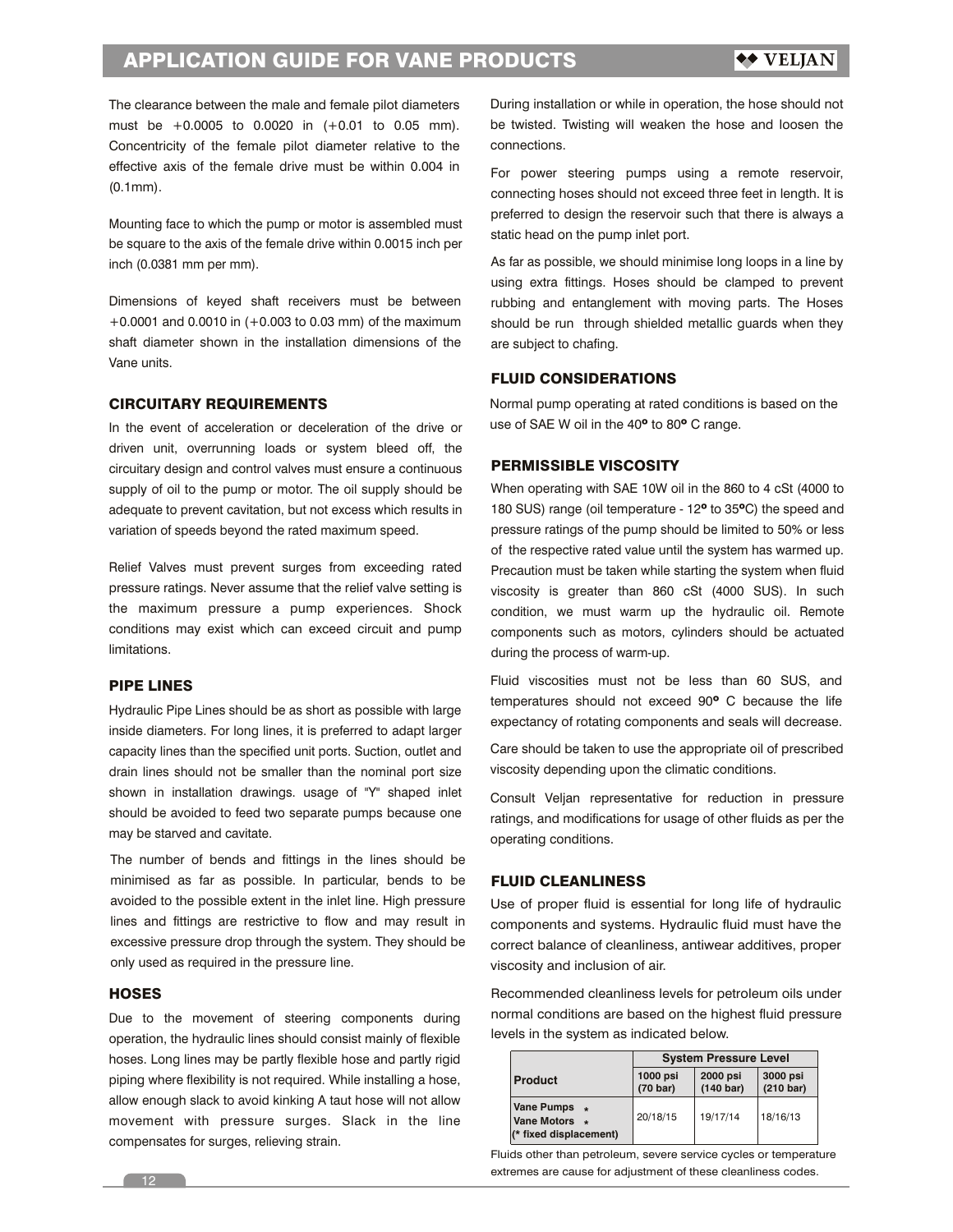### AERATION

Circuit design and reservoir must prevent aeration of the oil. Proper care must be taken to ensure that joint, seals and gaskets will not leak or deteriorate. This is most important in low pressure and suction lines. Connections should be tightened properly to prevent air from entering the system.

It is recommended to use sight glasses in the reservoir in order to determine whether significant amounts of air is present in the fluid or not. Fluid bubbles on the surface of the reservoir may indicate the presence of excessive aeration.

*Note: Do not operate if the fluid is milky and not clear.*

# **RESERVOIRS**

### OIL LEVEL

Oil level of the reservoir should be as high as possible above the suction line opening. All return lines should discharge near the tank bottom, always below the oil level, and far away from the pump inlet.

Reservoirs should incorporate means (dip stick, sight gauge etc.) for easy checking of the oil level. In the absence of these devices, the oil level cannot be checked and in case of a leak, the pump can be starved and damaged due to loss of lubrication property.

It is preferable for location of reservoirs above the pumps. This causes flooded suction for the pump and reduces the possibility of pump cavitation.

# SUCTION AND RETURN LINES

Pump inlet and tank return lines should be attached to the reservoir by flanges or welded heavy duty coupling. If the inlet (suction) line is connected to the bottom of the reservoir, the coupling should extend above the bottom inside the tank.

This prevents residual dirt entering the suction line when the tank is cleaned. Proper seals should be used on all the suction line connections so that they will not leak nor deteriorate.

### BAFFLE PLATE

A baffle plate in the reservoir is recommended to separate the suction and return lines. The plate helps return oil to circulate around the outer wall of the reservoir for cooling before it reenters the pump. It also helps entrained air to separate from the oil. Cascade effects are minimised by providing baffle plate opening.

### MAGNETS

Magnets in a reservoir should be able to pick up ferrous particles not retained by filters or strainers. Magnets should be assembled to the support bars located between suction and return lines, and should be accessible for cleaning.

### FILLER-CUM-BREATHER

Reservoirs are vented to the atmosphere through an opening that lets air leave or enter the space above the oil as the fluid level rises or falls. A filler-cum-breather unit which can filter air, is used to handle the air flow required to maintain atmospheric pressure whether the tank is full or empty.

# PUMP START-UP PROCEDURE PREPARATION PRIOR TO START-UP

The reservoir and the pipe lines should be cleaned properly prior to filling with fluid.

### FLUSHING

The reservoir should be filled with filtered hydraulic oil to a sufficient level to prevent vortexing at the suction connection to pump inlet. It is recommended to clean the system by flushing and filtering, using an external pump.

**Before putting the oil into the system, the user must clean it accurately. It is recommended to fill the reservoir using mobile filtration units.**

# FILLING AND REMOVING AIR

If the pump is mounted above the oil level, it should be filled with the oil through the outlet port. If the pump is mounted below the fluid level, the pump outlet fitting can be loosened to allow fluid to displace the air. It is desirable to loosen the fill cap on the reservoir to allow the flow freely. When a solid stream of fluid without air begins to drain through the fitting, then it should be retightened.

An air bleed valve in the outlet line of the system is recommended to remove trapped air. The pump should be filled with oil before start-up, if this device is used.

# *Note :- The pump should not be operated with the outlet pressure lower then the inlet pressure.*

### PUMP START-UP

The pump should be always started on no load condition. Start the engine and run the pump in idle condition for approximately five minutes. Once the pump is started, it should prime and pump within a few seconds. If it does not, check for no restrictions between the reservoir and the inlet of the pump and no leaks in the inlet line and connections. Also ensure that trapped air can escape from the outlet.

After smooth run of the pump, start operating the controls of the system. Extend all actuators to maximum safe limit to completely fill the system with fluid.

Ensure that the fluid level is not below the "LOW" limit. In case it is low, add fluid to the reservoir to bring the fluid to the normal fill level.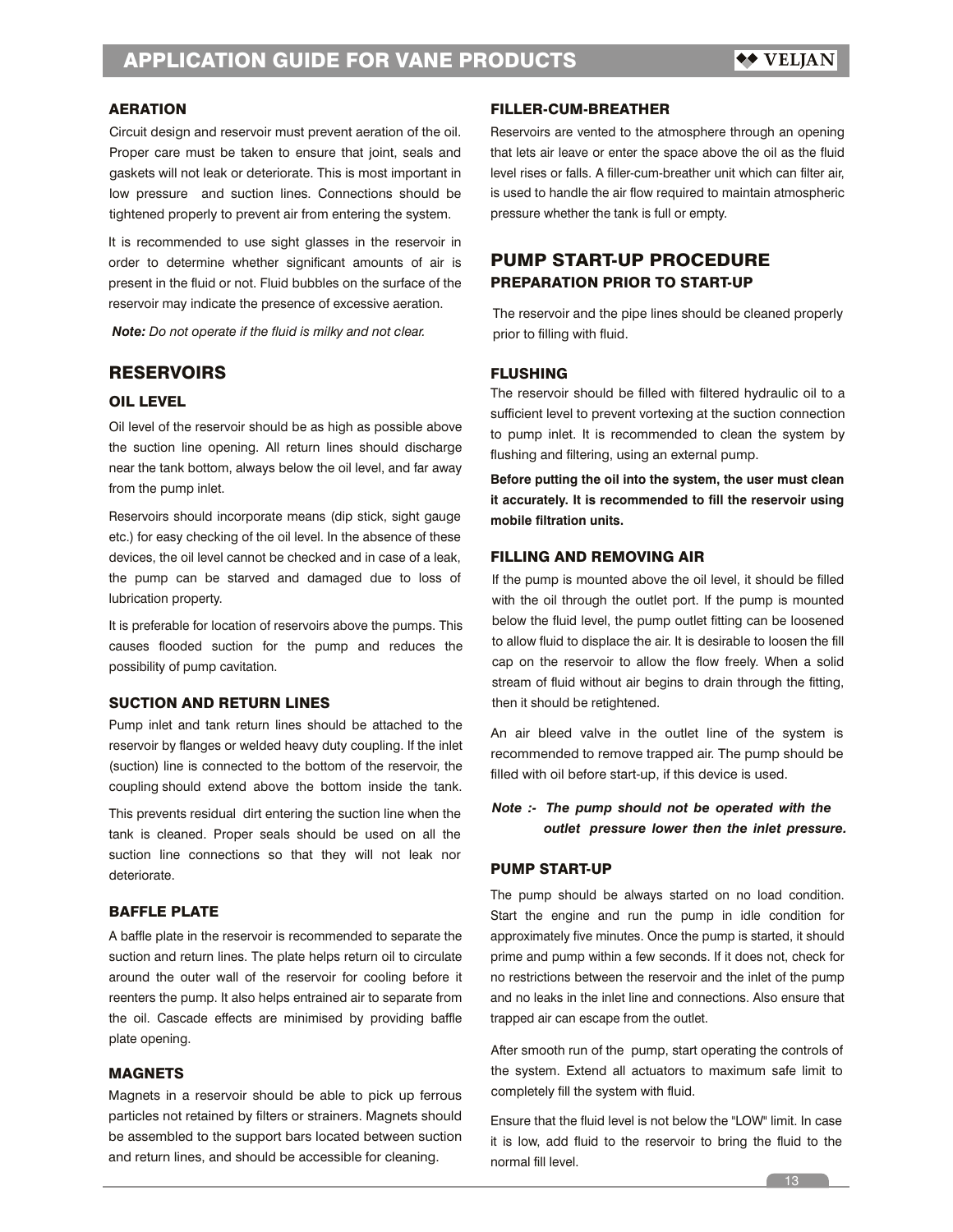# COLD START

When operating with SAE 10 W oil in the 860 to 54 cSt (4000 to 250 SUS) range, the pressure should be limited to half or less of its rated value until the system is warmed up. For mobile applications, the speed should be also limited to half or less. While staring pumps with fluids greater the 860 cSt (4000 SUS), extreme care should be taken to warm up the entire system including cylinders and motors.

### OPERATING TEMPERATURES

Viscosities must not be less than the minimum values shown in below. Temperatures should not exceed 90ºC because the expected life of cartridge kits, seals and gaskets will decrease considerably.

For operation at high temperatures, consult Veljan Represe -ntative for additional information.

### ROTATION

Pumps are offered for clockwise (right hand) rotation or counter clockwise (left hand) rotation. Rotation is viewed from the shaft end of the pump. Irrespective of the direction of rotation, the inlet and outlet ports of the pump remain same.

### **SEALS**

Nitrile seals are standard and suitable for use with petroleum, water-glycol, water-in oil emulsion and high water base fluids. Phosphate ester fluids require the use of special seals.

### FLUID SELECTION

Fluid in a hydraulic system performs the multiple functions of transmission of power, lubrication of components and cooling. It is essential in a hydraulic system and proper selection is a necessity for satisfactory operation and life of components.

## The basic requirements of a good petroleum oil for hydraulic systems are.

- **1.** Sufficient anti-wear additives
- **2.** Proper viscosity at the operating temperature
- **3.** Adequate rust and oxidation inhibitors

A good quality fluid with high viscosity index and with anti frothing and anti-oxidizing agents conforming to international standards (ie. APIMS, VDMA 248 18, DIN 51524 and 51525) will provide these characteristics.

The oil viscosity should be suitable to the type of hydraulic pumps and motors installed and the operating temperatures of the circuit.

### SUCTION PRESSURE AND OPERATING TEMPERATURE REQUIREMENTS

| Application | Recommended<br><b>Operating Suction</b><br>Pressure range - gauge<br>psi (bar) | <b>Maximum</b><br><b>Positive Suction</b><br>Pressure - gauge<br>psi (bar) | <b>Minimum Suction</b><br>Pressure - absolute<br>psi (bar) | <b>Maximum Operating</b><br>Temperature<br>°C |
|-------------|--------------------------------------------------------------------------------|----------------------------------------------------------------------------|------------------------------------------------------------|-----------------------------------------------|
| Industrial  |                                                                                |                                                                            | 12.0(0.83)                                                 | 66                                            |
| Mobile      | 0 to 5.0 (0 to 0.31)                                                           | 20(1.4)                                                                    | 14.5(1.0)                                                  | 90                                            |

### VISCOSITY REQUIREMENTS

|                  |                     | <b>Recommended Operating</b><br><b>Viscosity Range</b> | <b>Maximum Viscosity</b><br>at Startup |                  | cST               | <b>Minimum Viscosity</b> |                |
|------------------|---------------------|--------------------------------------------------------|----------------------------------------|------------------|-------------------|--------------------------|----------------|
|                  | <b>Application</b>  | cSt                                                    | cSt                                    |                  | <b>Continuous</b> | intermittent             |                |
|                  | Industrial          | 15 to 54                                               | 865                                    |                  | 15                | 10                       |                |
|                  | Mobile              |                                                        |                                        |                  | 10                | 6.5                      |                |
|                  | $\overline{2}$      | 3                                                      |                                        |                  | $\blacksquare$    | $\overline{2}$           | 3              |
|                  | 293                 |                                                        |                                        | <b>DIN 51524</b> |                   |                          |                |
|                  |                     |                                                        |                                        | standard         | <b>H-LP 32</b>    | <b>H-LP 46</b>           | <b>H-LP 68</b> |
|                  | 146                 |                                                        |                                        | <b>Viscosity</b> |                   |                          |                |
|                  |                     |                                                        |                                        | cSt              | 16-20             | 24-28                    | 31-39          |
|                  | 72                  |                                                        |                                        | at 50° C         |                   |                          |                |
|                  | 58                  |                                                        |                                        | IP               | Hydrus 32         | Hydrus 46                | Hydrus 68      |
| Viscosity in cSt | 43                  |                                                        |                                        | <b>BP</b>        | Energol           | Energol                  | Energol        |
|                  |                     |                                                        |                                        |                  | <b>HLP 32</b>     | <b>HLP 46</b>            | <b>HLP 68</b>  |
|                  | 28                  |                                                        |                                        | <b>CASTROL</b>   | Hyspin            | Hyspin                   | Hyspin         |
|                  |                     |                                                        |                                        |                  | <b>AWS 32</b>     | <b>AWS 46</b>            | <b>AWS 32</b>  |
|                  | 20                  |                                                        |                                        | <b>ESSO</b>      | Nuto H 32         | Nuto H 46                | Nuto H 68      |
|                  | 16                  |                                                        |                                        | <b>SHELL</b>     | Tellus 32         | Tellus 32                | Tellus 32      |
|                  |                     |                                                        |                                        | <b>CHEVRON</b>   | EP Hydraulic      | EP Hydraulic             | EP Hydraulic   |
|                  | 11                  |                                                        |                                        |                  | <b>Oil 32</b>     | Oil 32                   | <b>Oil 32</b>  |
|                  |                     |                                                        |                                        | <b>IOC</b>       | Servosystem       | Servosystem              | Servosystem    |
|                  | $-10$<br>$+10$<br>0 | 20<br>30<br>40<br>50<br>60<br>70<br>80                 | 90                                     |                  | 32                | 46                       | 68             |

#### Temperature ºC

In the above diagram are shown the typical curves viscosity versus temperature for the commonly used oils. The oils are subdivided in three *groups, each one with a different viscosity. In the table below the codes corresponding to different oil manufacturers are indicated.*